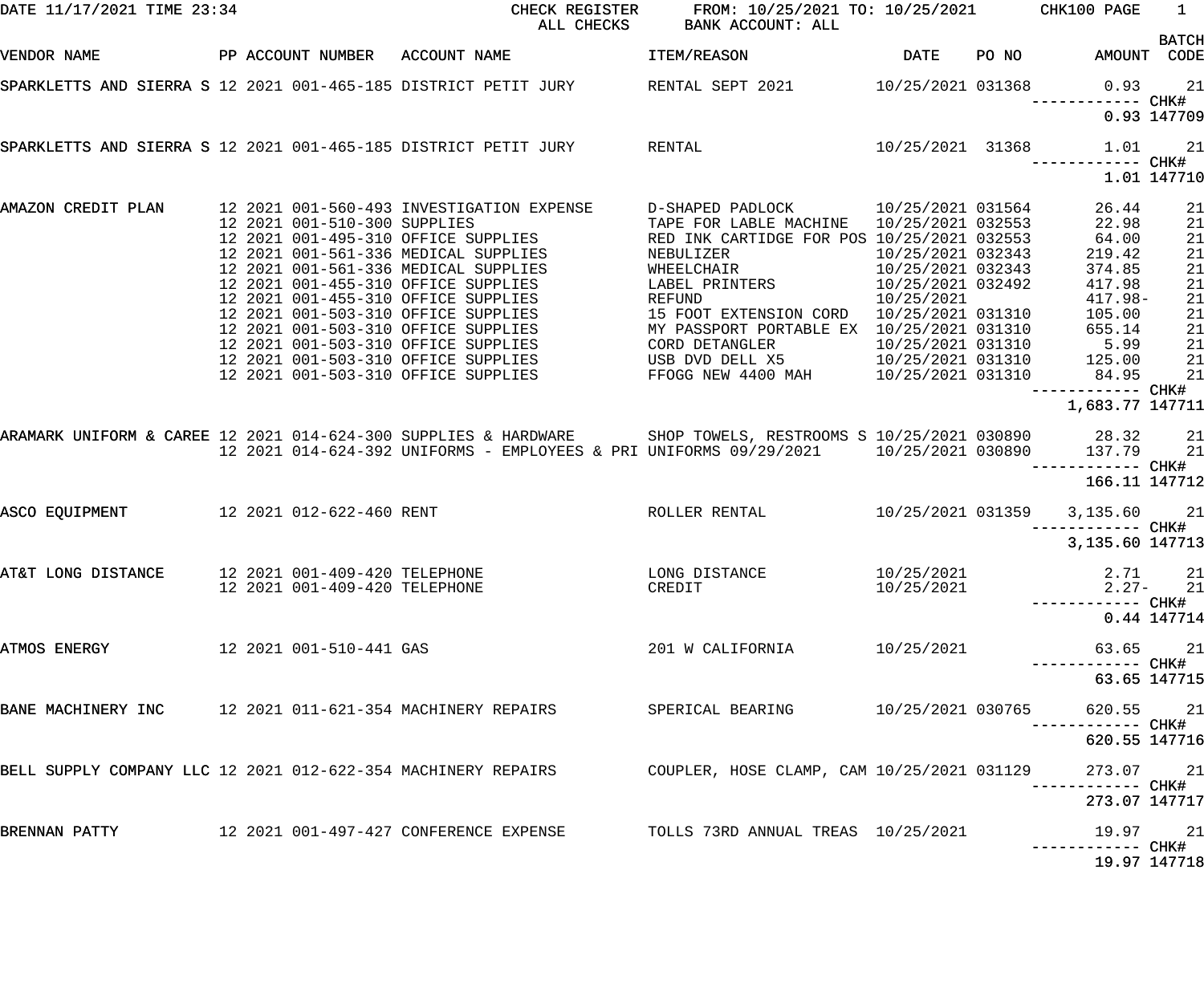| DATE 11/17/2021 TIME 23:34 |                                    | CHECK REGISTER<br>ALL CHECKS                                                                                                                                        | FROM: 10/25/2021 TO: 10/25/2021 CHK100 PAGE<br>BANK ACCOUNT: ALL |                                        |       |                    | $2^{\circ}$<br><b>BATCH</b> |
|----------------------------|------------------------------------|---------------------------------------------------------------------------------------------------------------------------------------------------------------------|------------------------------------------------------------------|----------------------------------------|-------|--------------------|-----------------------------|
| VENDOR NAME                |                                    | PP ACCOUNT NUMBER ACCOUNT NAME                                                                                                                                      | <b>ITEM/REASON</b>                                               | <b>DATE</b>                            | PO NO |                    | AMOUNT CODE                 |
|                            |                                    | BRUCES PROPERTY SERVICE 12 2021 001-510-306 CONTRACT SERVICES MOWING SEPT 2021 10/25/2021 031013 2,030.00 21                                                        |                                                                  |                                        |       |                    |                             |
|                            |                                    |                                                                                                                                                                     |                                                                  |                                        |       | 2,030.00 147719    |                             |
|                            |                                    | CASA COURT APPOINTED SP 12 2021 001-340-701 D.C./FAMILY PROTECTION 4TH QTR FY21 10/25/2021 031287                                                                   |                                                                  |                                        |       | 720.00             | 21                          |
|                            |                                    |                                                                                                                                                                     |                                                                  |                                        |       | 720.00 147720      |                             |
|                            |                                    | CERTIFIED LABORATORIES 12 2021 012-622-300 SUPPLIES & HARDWARE CUT THRU VC 10/25/2021 031433 1,500.00                                                               |                                                                  |                                        |       |                    | 21                          |
|                            |                                    |                                                                                                                                                                     |                                                                  |                                        |       | 1,500.00 147721    |                             |
|                            |                                    |                                                                                                                                                                     |                                                                  |                                        |       | 112.88             | 21                          |
|                            | 12 2021 001-560-499 MISCELLANEOUS  |                                                                                                                                                                     | WAYFAIR - CHAIRS<br>A HIGHFILL                                   | 10/25/2021 031936<br>10/25/2021 031913 |       | 445.98<br>19.99    | 21<br>21                    |
|                            |                                    | 12  2021  001-561-424 RETURNING PRISONERS<br>12  2021  001-561-424 RETURNING PRISONERS<br>12  2021  001-495-427  CONFERENCE EXPENSE<br>12  2021  001-476-590  BOOKS | HOMEWOOD SUITES VICTORIA 10/25/2021 031913                       |                                        |       | 179.84             | 21                          |
|                            |                                    |                                                                                                                                                                     | CLATID - WEBINAR - SHARO 10/25/2021 032644                       |                                        |       | 199.00             | 21                          |
|                            | 12 2021 001-476-590 BOOKS          |                                                                                                                                                                     | ADULT PRACTICE GUIDELINE 10/25/2021 032031                       |                                        |       | 40.00              | 21                          |
|                            |                                    |                                                                                                                                                                     | SPRINGHILL SUITES                                                | 10/25/2021 031913                      |       | 140.12             | 21                          |
|                            |                                    | 12  2021  001-561-424  RETURNING  PRISONERS<br>12  2021  001-475-427  CONFERENCE  EXPENSE<br>12  2021  056-476-427  CONFERENCE  EXPENSE                             | HOTEL - MICHAEL KREBS                                            | 10/25/2021 031924                      |       | 712.53             | 21                          |
|                            |                                    |                                                                                                                                                                     | AVIS - CAR RENTAL                                                | 10/25/2021 032031                      |       | 512.99             | 21                          |
|                            |                                    | 12  2021  001-561-424  RETURNING  PRISONERS                                                                                                                         | HILTON 9/28/2021                                                 | 10/25/2021 031913                      |       | 122.08             | 21                          |
|                            | 12 2021 001-400-390 SUBSCRIPTIONS  |                                                                                                                                                                     | DROPBOX 2TB 09/07/21-22 10/25/2021                               |                                        |       | 127.79             | 21                          |
|                            |                                    | 12 2021 001-510-450 BUILDING MAINTENANCE                                                                                                                            | 09/07-10/2021 MARCI                                              | 10/25/2021                             |       | 129.87<br>$88.96-$ | 21                          |
|                            |                                    | 12 2021 001-561-392 UNIFORMS - EMPLOYEES                                                                                                                            | REFUND PART SELECT<br>REFUND SCRUBS & BEYOND                     | 10/25/2021<br>10/25/2021               |       | 18.99-             | 21<br>21                    |
|                            |                                    | 12 2021 056-476-427 CONFERENCE EXPENSE                                                                                                                              | HOLIDAY INN 9/21-9/25                                            | 10/25/2021 032031                      |       | 904.04             | 21                          |
|                            |                                    | 12 2021 056-476-427 CONFERENCE EXPENSE                                                                                                                              | HOLIDAY INN 9/21-9/24                                            | 10/25/2021 032031                      |       | 609.03             | 21                          |
|                            |                                    | 12 2021 056-476-427 CONFERENCE EXPENSE                                                                                                                              | HOLIDAY INN $9/21-9/24$                                          | 10/25/2021 032031                      |       | 609.03             | 21                          |
|                            |                                    | 12 2021 056-476-427 CONFERENCE EXPENSE                                                                                                                              | HOLIDAY INN $9/21-9/24$                                          | 10/25/2021 032031                      |       | 609.03             | 21                          |
|                            |                                    | 12 2021 056-476-427 CONFERENCE EXPENSE                                                                                                                              | HOLIDAY INN $9/21-9/24$                                          | 10/25/2021 032031                      |       | 609.03             | 21                          |
|                            |                                    | 12 2021 056-476-427 CONFERENCE EXPENSE                                                                                                                              | HOLIDAY INN 9/21-9/24                                            | 10/25/2021 032031                      |       | 609.03             | 21                          |
|                            |                                    |                                                                                                                                                                     |                                                                  |                                        |       |                    |                             |
|                            |                                    |                                                                                                                                                                     |                                                                  |                                        |       | 6,584.31 147722    |                             |
| COOKE CO GENERAL FUND      |                                    | 12 2021 088-208-200 L O E F<br>12 2021 088-208-201 V O C F                                                                                                          | LOEF                                                             | 10/25/2021                             |       | 0.11               | 21                          |
|                            | 12 2021 088-208-201 VOCF           |                                                                                                                                                                     | VOCF                                                             | 10/25/2021                             |       | 46.68              | 21                          |
|                            |                                    | 12 2021 088-208-220 CONSOLIDATED COURT COST                                                                                                                         | CONSOLID COURT COST                                              | 10/25/2021                             |       | 861.74             | 21                          |
|                            | 12 2021 088-208-222 JUV CRIME DELQ | 12 2021 088-208-221 FUGITIVE APPREHENSION                                                                                                                           | FUGITIVE APPREHENSION<br>JUV CRIME DELQ                          | 10/25/2021<br>10/25/2021               |       | 5.04<br>0.41       | 21<br>21                    |
|                            | 12 2021 088-208-203 ARREST FEE     |                                                                                                                                                                     | ARREST FEE                                                       | 10/25/2021                             |       | 1,409.22           | 21                          |
|                            | 12 2021 088-208-207 BAIL BOND FEES |                                                                                                                                                                     | BAIL BOND FEES                                                   | 10/25/2021                             |       | 322.50             | 21                          |
|                            |                                    | 12 2021 088-208-208 DISTRICT & CIVIL FAMILY                                                                                                                         | DISTRICT & CIVIL FAMILY 10/25/2021                               |                                        |       | 108.00             | 21                          |
|                            | 12 2021 088-208-210 EMS TRAUMA-CC  |                                                                                                                                                                     | EMS TRAUMA-CC                                                    | 10/25/2021                             |       | 297.03             | 21                          |
|                            | 12 2021 088-208-212 SEAT BELT TR   |                                                                                                                                                                     | SEAT BELT TR                                                     | 10/25/2021                             |       | 513.37             | 21                          |
|                            |                                    | 12 2021 088-208-214 JUDICIAL SALARY                                                                                                                                 | JUDICIAL SALARY                                                  | 10/25/2021                             |       | 62.78              | 21                          |
|                            | 12 2021 088-208-215 JUROR REIMB    |                                                                                                                                                                     | JUROR REIMB                                                      | 10/25/2021                             |       | 41.96              | 21                          |
|                            |                                    | 12 2021 088-208-219 INDIGENT CIVIL SERVICE                                                                                                                          | INDIGENT CIVIL SERVICE                                           | 10/25/2021                             |       | 108.77             | 21                          |
|                            |                                    | 12 2021 088-208-223 TIME PAYMENT FEE<br>12 2021 088-208-224 REMOTE ENTRY SYSTEM                                                                                     | TIME PAYMENT FEE<br>REMOTE ENTRY SYSTEM                          | 10/25/2021<br>10/25/2021               |       | 726.22<br>375.35   | 21<br>21                    |
|                            |                                    | 12 2021 088-208-226 STATE TRAFFIC FINES                                                                                                                             | STATE TRAFFIC FINES                                              | 10/25/2021                             |       | 416.22             | 21                          |
|                            |                                    | 12 2021 088-208-227 DC CRIME VICTIM REST                                                                                                                            | DC CRIME VICTIM REST                                             | 10/25/2021                             |       | 162.15             | 21                          |
|                            |                                    | 12 2021 088-208-229 STATE JUVENILE COURT COST STATE JUVENILE COURT COS 10/25/2021                                                                                   |                                                                  |                                        |       | 4.00               | 21                          |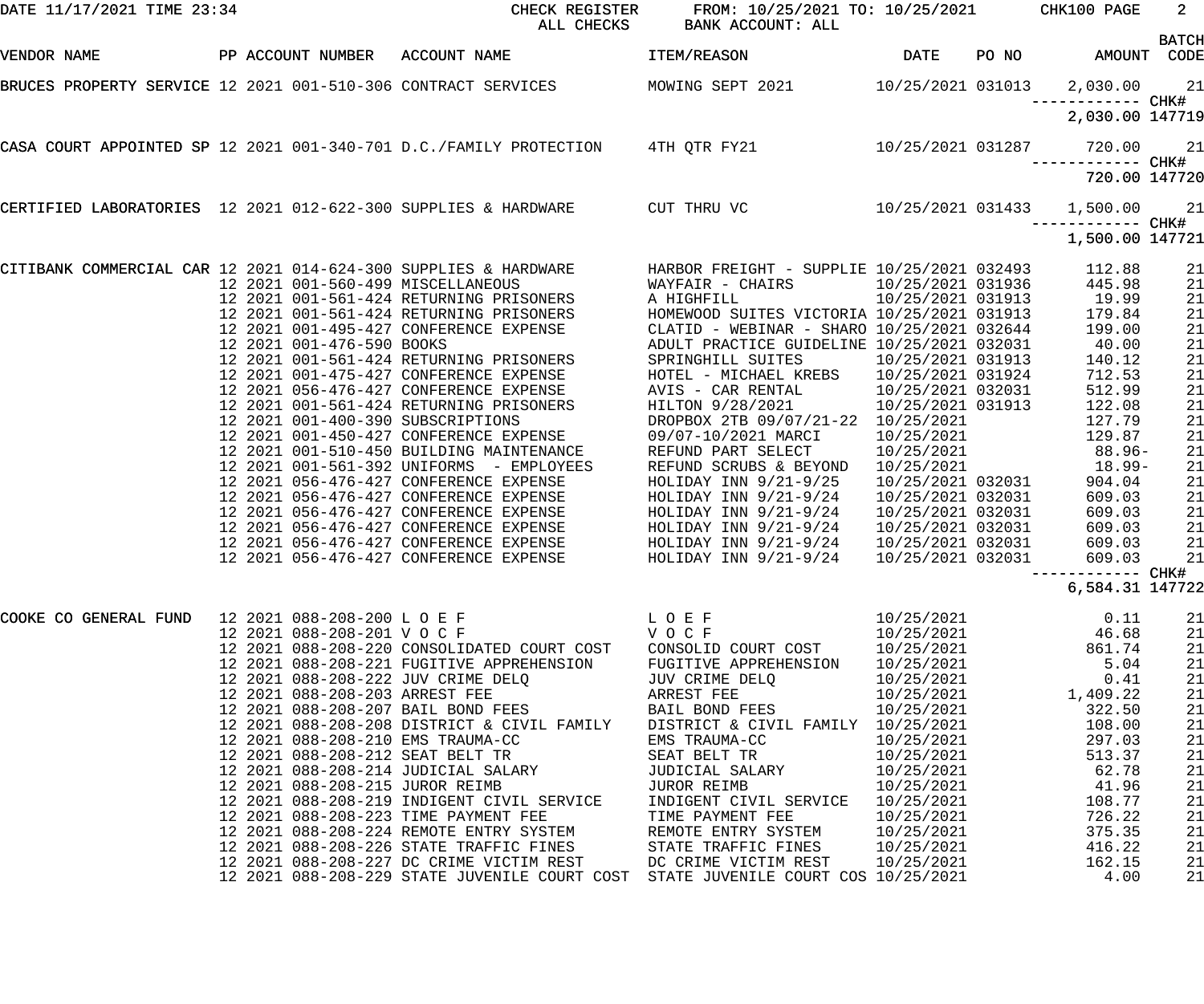|                                                                |                            | DATE 11/17/2021 TIME 23:34 CHECK REGISTER                                                                   | FROM: 10/25/2021 TO: 10/25/2021 CHK100 PAGE<br>ALL CHECKS BANK ACCOUNT: ALL |                                                                                  |                                 | $\overline{\phantom{a}}$ 3 |
|----------------------------------------------------------------|----------------------------|-------------------------------------------------------------------------------------------------------------|-----------------------------------------------------------------------------|----------------------------------------------------------------------------------|---------------------------------|----------------------------|
| VENDOR NAME                                                    |                            | PP ACCOUNT NUMBER ACCOUNT NAME TEM/REASON THEM/REASON                                                       |                                                                             |                                                                                  | AMOUNT CODE                     | <b>BATCH</b>               |
|                                                                |                            |                                                                                                             |                                                                             |                                                                                  |                                 | 21<br>21<br>21             |
|                                                                |                            |                                                                                                             |                                                                             |                                                                                  |                                 | 21<br>21<br>21             |
|                                                                |                            |                                                                                                             |                                                                             |                                                                                  |                                 | 21<br>21<br>21             |
|                                                                |                            |                                                                                                             |                                                                             |                                                                                  | 9,358.78 147723                 |                            |
|                                                                |                            |                                                                                                             |                                                                             |                                                                                  |                                 |                            |
|                                                                |                            | COUNTY INFORMATION RESO 12 2021 001-503-390 SUBSCRIPTIONS SEPTEMBER 2021 EMAIL SUB 10/25/2021 031314        |                                                                             |                                                                                  |                                 | 7.50 147724                |
|                                                                |                            |                                                                                                             |                                                                             |                                                                                  | 528.00                          | 21                         |
|                                                                |                            |                                                                                                             |                                                                             |                                                                                  | 528.00 147725                   |                            |
| CTC GUNWORKS LLC                                               |                            |                                                                                                             |                                                                             |                                                                                  | 652.50<br>927.32<br>348.00      | 21<br>21<br>21             |
|                                                                |                            |                                                                                                             |                                                                             |                                                                                  | 8,311.73<br>177.56<br>599.80    | 21<br>21<br>21             |
|                                                                |                            |                                                                                                             |                                                                             |                                                                                  | 640.00<br>2,700.00<br>10,698.33 | 21<br>21<br>21             |
|                                                                |                            |                                                                                                             |                                                                             |                                                                                  | 1,720.00<br>5,535.00<br>50.00   | 21<br>21<br>21             |
|                                                                |                            | 12 2021 058-560-467 TACTICAL EQUIPMENT 6360RDS-4502-131, DUTY H 10/25/2021 032180                           |                                                                             |                                                                                  | 5,120.00<br>--------- CHK#      | 21                         |
|                                                                |                            |                                                                                                             |                                                                             |                                                                                  | 37,480.24 147726                |                            |
|                                                                |                            | DENTON COUNTY TREASURER 12 2021 001-570-486 PURCHASED RESIDENTIAL SER JUVENILES - AD, DBR 10/25/2021 031344 |                                                                             |                                                                                  | 9,738.00                        | 21                         |
|                                                                |                            |                                                                                                             |                                                                             |                                                                                  | 9,738.00 147727                 |                            |
| DOLESE BROS CO                                                 | 12 2021 014-624-302 GRAVEL |                                                                                                             | $5/8"$ #3 COVER                                                             | 10/25/2021 030910                                                                | 3,640.09<br>------------ CHK#   | 21                         |
|                                                                |                            |                                                                                                             |                                                                             |                                                                                  | 3,640.09 147728                 |                            |
| DUSTIN OFFICE MACHINES 12 2021 038-455-463 COPY MACHINE RENTAL |                            | 12 2021 001-409-463 COPY MACHINE RENTAL                                                                     | COPIES SEPTEMBER<br>COPIES SEPT 2021                                        | 10/25/2021 032105                                                                | 57.48<br>74.73                  | 21<br>21                   |
|                                                                |                            | 12 2021 001-409-463 COPY MACHINE RENTAL<br>12 2021 038-455-463 COPY MACHINE RENTAL                          | SEPT 2021<br>SEPT 2021                                                      | 10/25/2021 031672<br>10/25/2021 031672<br>10/25/2021 032105<br>10/25/2021 032105 | 239.77<br>178.09                | 21<br>21                   |
|                                                                |                            |                                                                                                             |                                                                             |                                                                                  | ------- CHK#<br>550.07 147729   |                            |
| ECONO SIGN LLC                                                 |                            | 12 2021 011-621-300 SUPPLIES & HARDWARE<br>12 2021 011-621-300 SUPPLIES & HARDWARE                          | DOUBLE HEADED ARROW SIGN 10/25/2021 030753<br>FREIGHT                       | 10/25/2021 030753                                                                | 232.68<br>140.56                | 21<br>21                   |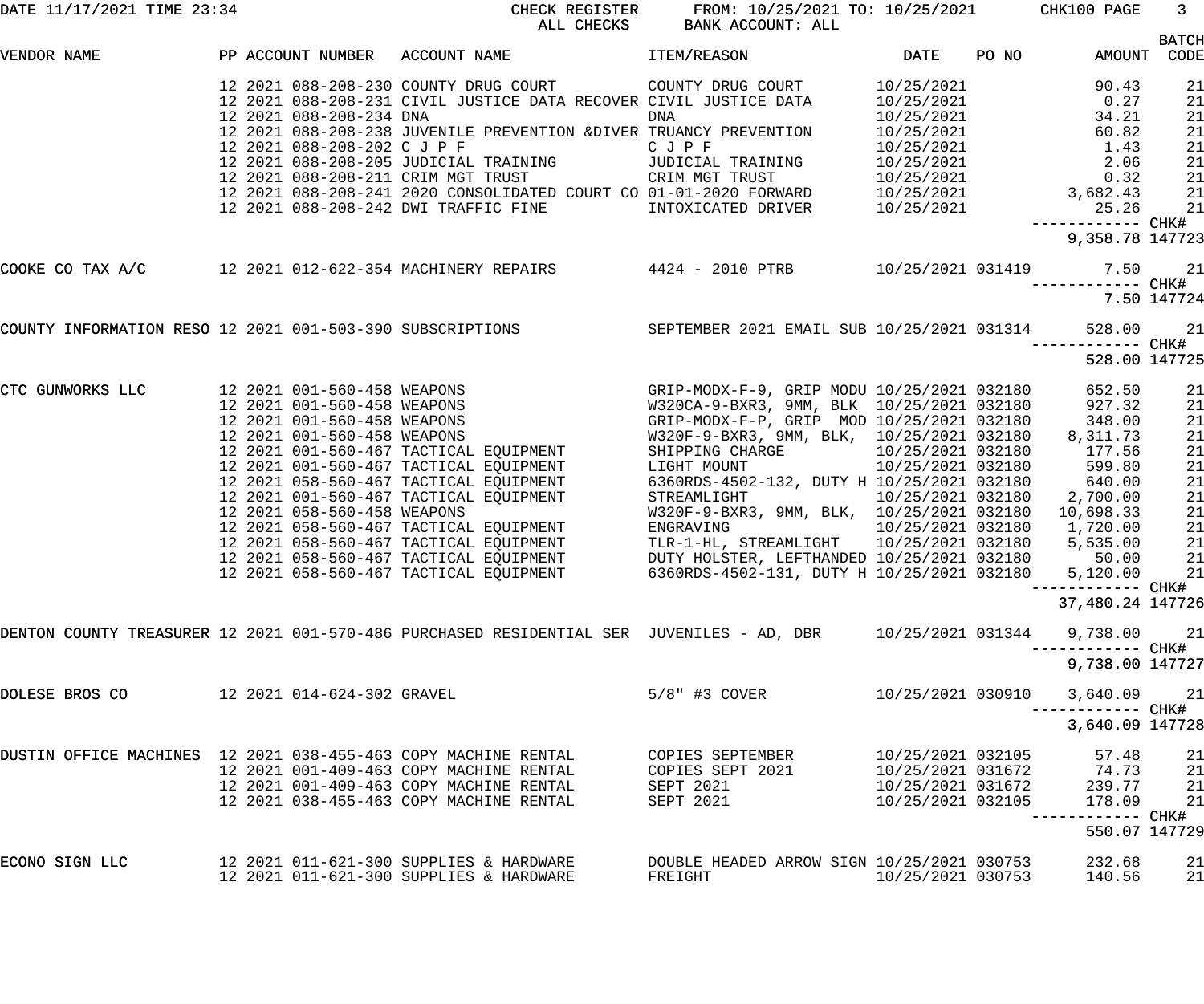| DATE 11/17/2021 TIME 23:34                                |  |                              | CHECK REGISTER<br>ALL CHECKS                                                                                                                                                                                                                        | FROM: 10/25/2021 TO: 10/25/2021 CHK100 PAGE<br>BANK ACCOUNT: ALL                                                                                                                                                                         |                                                      | $\overline{4}$<br><b>BATCH</b>                                                            |              |
|-----------------------------------------------------------|--|------------------------------|-----------------------------------------------------------------------------------------------------------------------------------------------------------------------------------------------------------------------------------------------------|------------------------------------------------------------------------------------------------------------------------------------------------------------------------------------------------------------------------------------------|------------------------------------------------------|-------------------------------------------------------------------------------------------|--------------|
| VENDOR NAME                                               |  |                              | PP ACCOUNT NUMBER ACCOUNT NAME                                                                                                                                                                                                                      | <b>ITEM/REASON</b>                                                                                                                                                                                                                       |                                                      | DATE PO NO AMOUNT CODE                                                                    |              |
|                                                           |  |                              | 12 2021 011-621-300 SUPPLIES & HARDWARE VINYL ROLL UP SIGN, SIGN 10/25/2021 030753 1,179.91 21                                                                                                                                                      |                                                                                                                                                                                                                                          |                                                      |                                                                                           |              |
|                                                           |  |                              |                                                                                                                                                                                                                                                     |                                                                                                                                                                                                                                          |                                                      | 1,553.15 147730                                                                           |              |
| EMERGICON LLC                                             |  |                              | 12 2021 001-540-496 COLLECTION EXPENSE  COLLECTION EXPENSE SEPTE 10/25/2021 031246  13,897.96  21                                                                                                                                                   |                                                                                                                                                                                                                                          |                                                      |                                                                                           |              |
|                                                           |  |                              |                                                                                                                                                                                                                                                     |                                                                                                                                                                                                                                          |                                                      | 13,897.96 147731                                                                          |              |
| EMERSON DON                                               |  |                              | 12 2021 001-465-180 SPECIAL DISTRICT JUDGE MILEAGE/MEALS 10/25/2021                                                                                                                                                                                 |                                                                                                                                                                                                                                          |                                                      |                                                                                           | 58.08 21     |
|                                                           |  |                              |                                                                                                                                                                                                                                                     |                                                                                                                                                                                                                                          |                                                      |                                                                                           | 58.08 147732 |
|                                                           |  |                              | EXXONMOBIL UNIVERSIAL F 12 2021 011-621-300 SUPPLIES & HARDWARE            FUEL SEPT 2021                                                                                                                                                           | FUEL SEPT 2021 10/25/2021 030754 41.36<br>PAST DUE FROM OCT 2020 10/25/2021 031245 1.10<br>FUEL SEPT 2021 10/25/2021 031245 116.15<br>FUEL SEPT 2021 10/25/2021 031084 472.02<br>FUEL SEPT 2021 10/25/2021 031208 131.11<br>FIFL SEPT 20 |                                                      |                                                                                           | 21           |
|                                                           |  |                              |                                                                                                                                                                                                                                                     |                                                                                                                                                                                                                                          |                                                      |                                                                                           | 21           |
|                                                           |  |                              |                                                                                                                                                                                                                                                     |                                                                                                                                                                                                                                          |                                                      |                                                                                           | 21           |
|                                                           |  |                              |                                                                                                                                                                                                                                                     |                                                                                                                                                                                                                                          |                                                      |                                                                                           | 21           |
|                                                           |  |                              |                                                                                                                                                                                                                                                     | FUEL SEPT 2021<br>FUEL SEPT 2021                                                                                                                                                                                                         | 10/25/2021 032366                                    | 86.37                                                                                     | 21<br>21     |
|                                                           |  |                              |                                                                                                                                                                                                                                                     | TAX EXEMPT CREDIT                                                                                                                                                                                                                        |                                                      | $5.74-$                                                                                   | 21           |
|                                                           |  |                              |                                                                                                                                                                                                                                                     | CREDIT                                                                                                                                                                                                                                   | 10/25/2021<br>10/25/2021<br>10/25/2021<br>10/25/2021 | $2.70-$                                                                                   | 21           |
|                                                           |  |                              |                                                                                                                                                                                                                                                     | CREDIT                                                                                                                                                                                                                                   |                                                      | $30.55 -$                                                                                 | 21           |
|                                                           |  |                              |                                                                                                                                                                                                                                                     |                                                                                                                                                                                                                                          | 10/25/2021                                           | $8.73-$                                                                                   | 21           |
|                                                           |  |                              |                                                                                                                                                                                                                                                     | CREDIT<br>CREDIT<br>FUEL SEPT 2021                                                                                                                                                                                                       | 10/25/2021<br>10/25/2021 32556                       | 123.97                                                                                    | 21           |
|                                                           |  |                              | 12 2021 011-621-300 SUPPLIES & HARDWARE<br>12 2021 001-540-330 FUEL<br>12 2021 001-540-330 FUEL<br>12 2021 001-560-330 FUEL<br>12 2021 001-476-330 FUEL<br>12 2021 001-476-330 FUEL<br>12 2021 001-476-330 FUEL & OIL<br>12 2021 011-621-330 FUEL & | CREDIT                                                                                                                                                                                                                                   | 10/25/2021                                           | $8.39-$<br>------------ CHK#                                                              | 21           |
|                                                           |  |                              |                                                                                                                                                                                                                                                     |                                                                                                                                                                                                                                          |                                                      | 915.97 147733                                                                             |              |
|                                                           |  |                              | FEDERAL EXPRESS CORPORA 12 2021 001-540-311 POSTAGE SALLER SHIPPING 9/20/2021 10/25/2021 031243                                                                                                                                                     |                                                                                                                                                                                                                                          |                                                      | 33.39 21                                                                                  |              |
|                                                           |  |                              |                                                                                                                                                                                                                                                     |                                                                                                                                                                                                                                          |                                                      |                                                                                           | 33.39 147734 |
| GAINESVILLE DAILY REGIS 12 2021 001-409-430 LEGAL NOTICES |  |                              |                                                                                                                                                                                                                                                     | PROPOSAL - ANNEX 2ND FLO 10/25/2021 031112                                                                                                                                                                                               |                                                      | 292.40                                                                                    | 21           |
|                                                           |  |                              |                                                                                                                                                                                                                                                     |                                                                                                                                                                                                                                          |                                                      | 292.40 147735                                                                             |              |
| GALLS LLC                                                 |  |                              |                                                                                                                                                                                                                                                     | SHIPPING                                                                                                                                                                                                                                 |                                                      | 10/25/2021 031240 0.79                                                                    | 21           |
|                                                           |  |                              | 12  2021  001-540-392  UNIFORMS<br>12  2021  001-540-392  UNIFORMS<br>12  2021  001-540-392  UNIFORMS                                                                                                                                               | HEAT TRANSFER                                                                                                                                                                                                                            |                                                      |                                                                                           |              |
|                                                           |  | 12 2021 001-540-392 UNIFORMS |                                                                                                                                                                                                                                                     | HI-VIS POLO SHIRT                                                                                                                                                                                                                        |                                                      | $10/25/2021$ $031240$<br>$10/25/2021$ $031240$<br>$10/25/2021$ $031240$<br>$325.00$<br>21 |              |
|                                                           |  |                              |                                                                                                                                                                                                                                                     |                                                                                                                                                                                                                                          |                                                      | -----------         CHK#                                                                  |              |
|                                                           |  |                              |                                                                                                                                                                                                                                                     |                                                                                                                                                                                                                                          |                                                      | 350.79 147736                                                                             |              |
|                                                           |  |                              | GOODWIN J STANLEY ATTY 12 2021 001-409-400 COURT APPOINTED ATTORNEYS ST VS WILL BENNIE SMITH 10/25/2021                                                                                                                                             |                                                                                                                                                                                                                                          |                                                      | 710.00 21                                                                                 |              |
|                                                           |  |                              |                                                                                                                                                                                                                                                     |                                                                                                                                                                                                                                          |                                                      | 710.00 147737                                                                             |              |
|                                                           |  |                              | GRAYSON CO DEPT JUVENIL 12 2021 001-570-486 PURCHASED RESIDENTIAL SER PLACEMENT - JB                                                                                                                                                                |                                                                                                                                                                                                                                          | 10/25/2021                                           | 5,930.70 21                                                                               |              |
|                                                           |  |                              |                                                                                                                                                                                                                                                     |                                                                                                                                                                                                                                          |                                                      | 5,930.70 147738                                                                           |              |
|                                                           |  |                              | GRAYSON COUNTY TREASURE 12 2021 001-570-487 DETENTION SYSTEM SEPT 2021                                                                                                                                                                              |                                                                                                                                                                                                                                          | 10/25/2021 031578                                    | 9,589.27 21                                                                               |              |
|                                                           |  |                              |                                                                                                                                                                                                                                                     |                                                                                                                                                                                                                                          |                                                      | 9,589.27 147739                                                                           |              |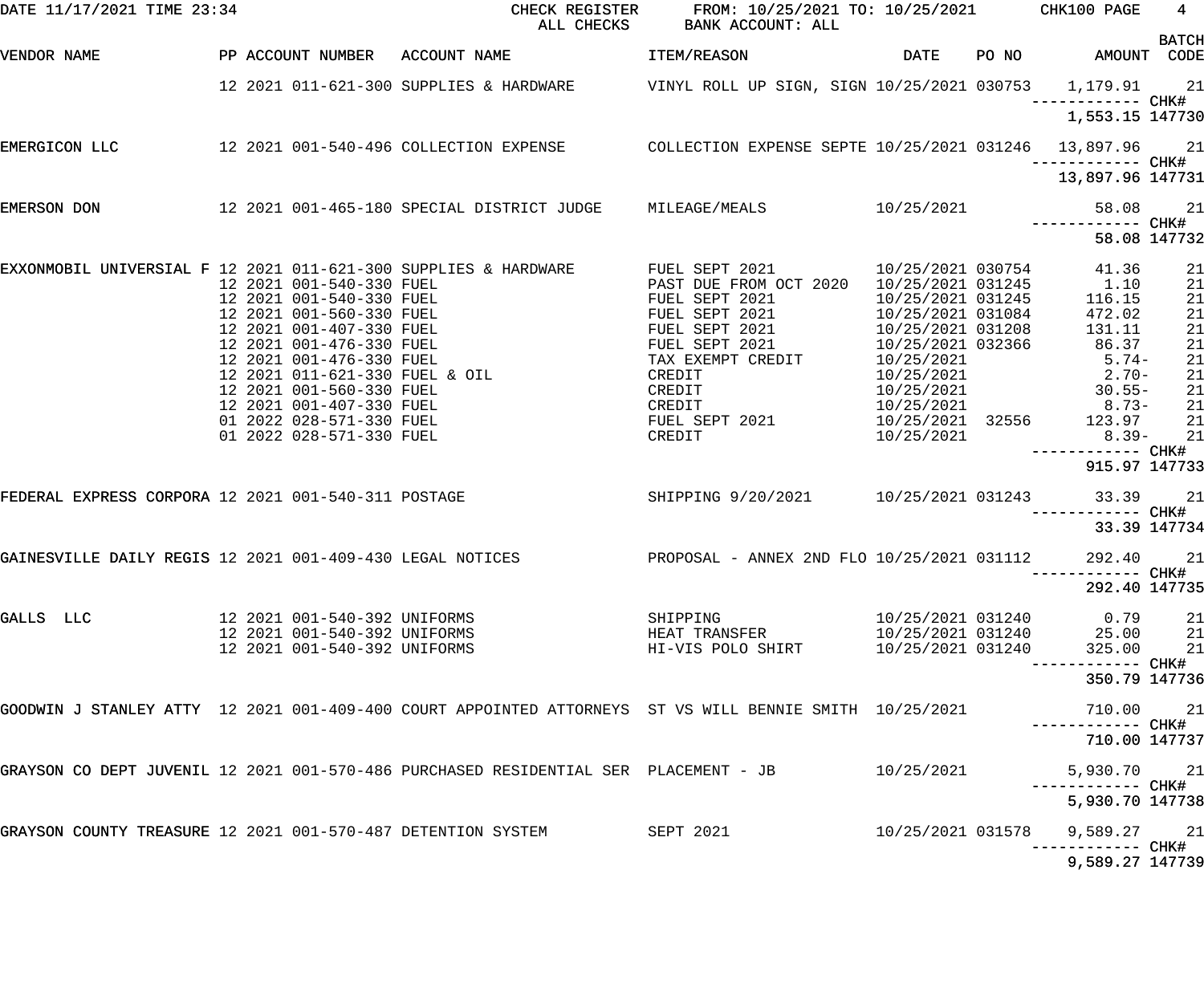| DATE 11/17/2021 TIME 23:34                                     |  |                                | CHECK REGISTER<br>ALL CHECKS                                                                                                        | FROM: 10/25/2021 TO: 10/25/2021                                    | CHK100 PAGE                            | $5 -$<br><b>BATCH</b>              |                  |
|----------------------------------------------------------------|--|--------------------------------|-------------------------------------------------------------------------------------------------------------------------------------|--------------------------------------------------------------------|----------------------------------------|------------------------------------|------------------|
| VENDOR NAME                                                    |  | PP ACCOUNT NUMBER              | ACCOUNT NAME                                                                                                                        | ITEM/REASON                                                        | DATE                                   | PO NO AMOUNT CODE                  |                  |
|                                                                |  |                                | HARRIS BELVIN R PC 12 2021 001-409-400 COURT APPOINTED ATTORNEYS ST VS ROBERT WINKER 10/25/2021                                     |                                                                    |                                        | 600.00<br>------------ CHK#        | 21               |
|                                                                |  |                                |                                                                                                                                     |                                                                    |                                        | 600.00 147740                      |                  |
| HOGAN JIM JUDGE                                                |  |                                | 12 2021 001-465-180 SPECIAL DISTRICT JUDGE MILEAGE/MEALS                                                                            |                                                                    | 10/25/2021                             | 107.44<br>------------ CHK#        | 21               |
|                                                                |  |                                |                                                                                                                                     |                                                                    |                                        | 107.44 147741                      |                  |
| HUNTERS OIL DEPOT                                              |  |                                | 12 2021 001-560-354 VEHICLE MAINTENANCE<br>12 2021 001-560-354 VEHICLE MAINTENANCE                                                  | UNIT 6 - CAR WASH/TIRE D 10/25/2021 031081<br>UNIT 39 - OIL CHANGE | 10/25/2021 031081                      | 11.00<br>41.80                     | 21<br>21         |
|                                                                |  |                                | 12 2021 001-560-354 VEHICLE MAINTENANCE<br>12 2021 001-560-354 VEHICLE MAINTENANCE                                                  | UNIT 32 - CAR WASH 10/25/2021 031081<br>UNIT 18 - OIL CHANGE       | 10/25/2021 031081                      | 8.00<br>63.52                      | 21<br>21         |
|                                                                |  |                                |                                                                                                                                     |                                                                    |                                        | ------------ CHK#<br>124.32 147742 |                  |
| HUNTERS TUNNEL EXPRESS 12 2021 001-476-354 VEHICLE MAINTENANCE |  |                                |                                                                                                                                     | CAR WASHES SEPTEMBER                                               | 10/25/2021 031099                      | 16.00                              | 21               |
|                                                                |  |                                | 12 2021 001-540-354 VEHICLE MAINTENANCE<br>12 2021 001-407-354 VEHICLE EXPENSE                                                      | CAR WASHES SEPT 2021<br>CAR WASHES SEPT 2021                       | 10/25/2021 031226<br>10/25/2021 031206 | 16.00<br>16.00                     | 21<br>21         |
|                                                                |  |                                | 12 2021 001-560-354 VEHICLE MAINTENANCE                                                                                             | CAR WASHES SEPT 2021                                               | 10/25/2021 031079                      | 344.00                             | 21<br>----- CHK# |
|                                                                |  |                                |                                                                                                                                     |                                                                    |                                        | 392.00 147743                      |                  |
| INGRAM LIBRARY SERVICE 12 2021 001-650-590 BOOKS               |  | 12 2021 001-650-590 BOOKS      |                                                                                                                                     | BOOK<br><b>BOOK</b>                                                | 10/25/2021 031192                      | 10/25/2021 031192 11.04<br>9.53    | 21<br>21         |
|                                                                |  |                                |                                                                                                                                     |                                                                    |                                        | ------ CHK#                        | 20.57 147744     |
| LEXISNEXIS                                                     |  |                                | 12 2021 001-475-390 SUBSCRIPTIONS                                                                                                   | SEPT 2021                                                          | 10/25/2021 032156                      | 240.00                             | 21               |
|                                                                |  |                                |                                                                                                                                     |                                                                    |                                        | 240.00 147745                      |                  |
| LIBRARY IDEAS LLC                                              |  | 12 2021 001-650-590 BOOKS      |                                                                                                                                     | FREADING SEPT                                                      | 10/25/2021 031302                      | 176.00                             | 21               |
|                                                                |  |                                |                                                                                                                                     |                                                                    |                                        |                                    |                  |
|                                                                |  |                                |                                                                                                                                     |                                                                    |                                        | 176.00 147746                      |                  |
| MARTIN MARIETTA MATERIA 12 2021 011-621-302 GRAVEL             |  |                                |                                                                                                                                     | $5/8$ CHIP                                                         | 10/25/2021 030782                      | 925.02                             | 21               |
|                                                                |  |                                |                                                                                                                                     |                                                                    |                                        | 925.02 147747                      |                  |
| MCCORMICK PAIGE LLC                                            |  |                                | 12 2021 001-409-400 COURT APPOINTED ATTORNEYS ST VS TYLER GREEN                                                                     |                                                                    | 10/25/2021                             | 750.00                             | 21               |
|                                                                |  |                                | 12 2021 001-409-400 COURT APPOINTED ATTORNEYS ST VS PAM PARKER<br>12 2021 001-409-400 COURT APPOINTED ATTORNEYS ST VS SARAH JACKSON |                                                                    | 10/25/2021<br>10/25/2021               | 1,260.00<br>400.00                 | 21<br>21         |
|                                                                |  |                                | 12 2021 001-409-400 COURT APPOINTED ATTORNEYS ST VS PAM PARKER                                                                      |                                                                    | 10/25/2021                             | 240.00                             | 21               |
|                                                                |  |                                |                                                                                                                                     |                                                                    |                                        | 2,650.00 147748                    |                  |
| MITCHAM GEORGE                                                 |  |                                | 12   2021  001-409-400  COURT APPOINTED ATTORNEYS                             ST VS JOSE RINCON                                     |                                                                    | 10/25/2021                             | 730.00 21                          |                  |
|                                                                |  |                                |                                                                                                                                     |                                                                    |                                        | 730.00 147749                      |                  |
| NOAHS ARK                                                      |  | 12 2021 001-645-485 NOAH'S ARK |                                                                                                                                     | <b>SEPT 2021</b>                                                   | 10/25/2021 031285                      | 500.00 21                          |                  |
|                                                                |  |                                |                                                                                                                                     |                                                                    |                                        | 500.00 147750                      |                  |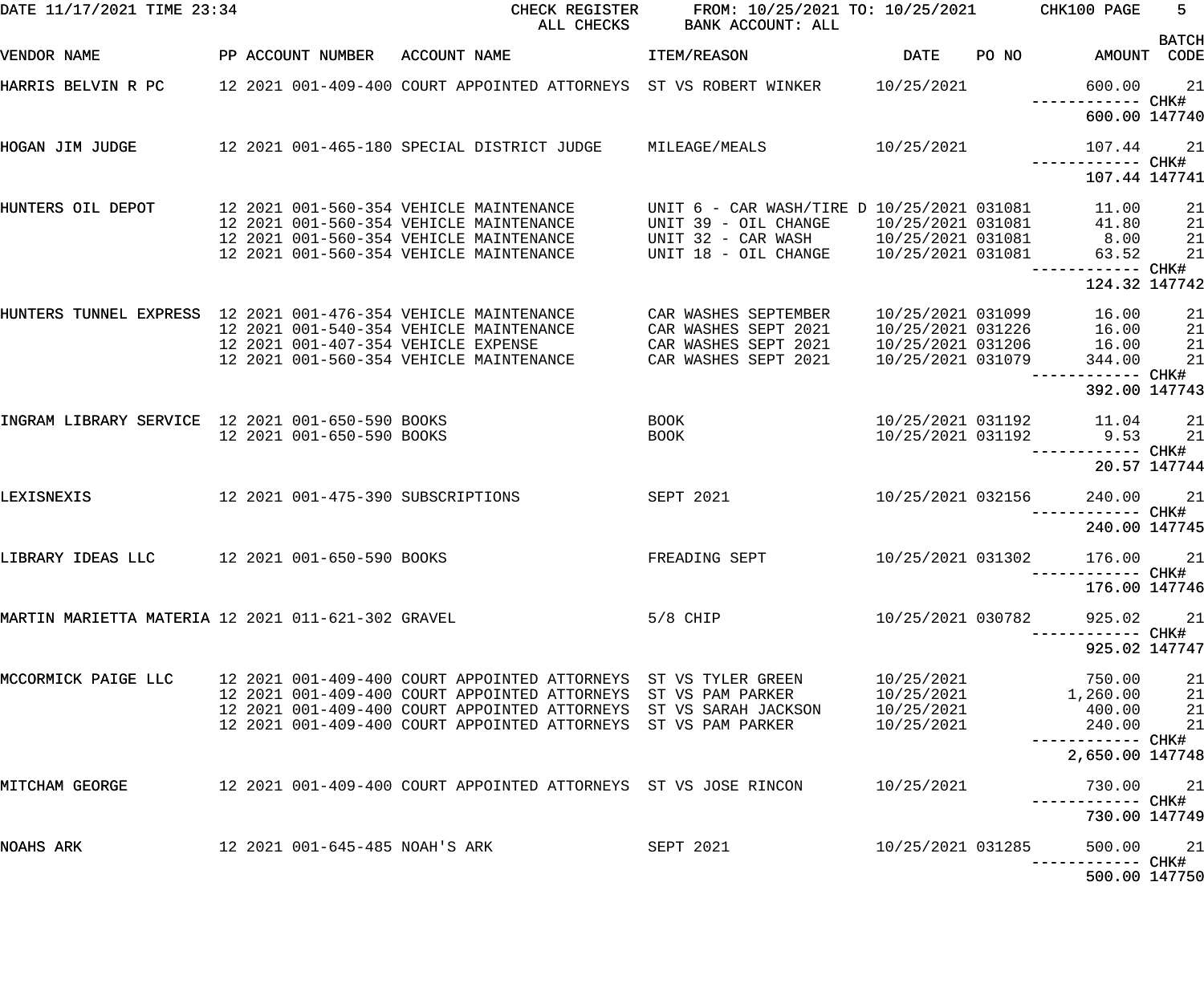| DATE 11/17/2021 TIME 23:34                                     |  |                   | CHECK REGISTER<br>ALL CHECKS                                                                                                                                       | <b>BANK ACCOUNT: ALL</b>                                               | FROM: 10/25/2021 TO: 10/25/2021 CHK100 PAGE                               |       |                                                     | 6                    |  |  |
|----------------------------------------------------------------|--|-------------------|--------------------------------------------------------------------------------------------------------------------------------------------------------------------|------------------------------------------------------------------------|---------------------------------------------------------------------------|-------|-----------------------------------------------------|----------------------|--|--|
| VENDOR NAME                                                    |  | PP ACCOUNT NUMBER | ACCOUNT NAME                                                                                                                                                       | ITEM/REASON                                                            | DATE                                                                      | PO NO | AMOUNT CODE                                         | <b>BATCH</b>         |  |  |
| NORTH TEXAS CRUSHED STO 12 2021 014-624-302 GRAVEL             |  |                   |                                                                                                                                                                    | GRADE 2 BASE                                                           | 10/25/2021 030924                                                         |       | 3,049.35<br>—————————— CHK#                         | 21                   |  |  |
|                                                                |  |                   |                                                                                                                                                                    |                                                                        |                                                                           |       | 3,049.35 147751                                     |                      |  |  |
| NORTH TEXAS TOLLWAY AUT 12 2021 013-623-499 MISCELLANEOUS      |  |                   | <b>Example 19 TOLLS</b>                                                                                                                                            |                                                                        | 10/25/2021 031874                                                         |       | 19.13                                               | 21                   |  |  |
|                                                                |  |                   |                                                                                                                                                                    |                                                                        |                                                                           |       | 19.13 147752                                        |                      |  |  |
|                                                                |  |                   | NOTIFICATION SYSTEMS OF 12 2021 001-503-457 MACHINERY&EQUIP-NON CAPITA CAMERAS - EVIDENCE ROOM 10/25/2021 031315 1,340.00<br>12 2021 001-503-306 CONTRACT SERVICES | CREDIT                                                                 | 10/25/2021                                                                |       | 319.40-                                             | 21<br>21             |  |  |
|                                                                |  |                   |                                                                                                                                                                    |                                                                        |                                                                           |       | ------------ CHK#<br>1,020.60 147753                |                      |  |  |
| OFFICE DEPOT                                                   |  |                   | 12 2021 001-456-310 OFFICE SUPPLIES<br>12 2021 001-456-310 OFFICE SUPPLIES<br>12 2021 001-561-310 OFFICE SUPPLIES                                                  | CIVIL FOLDERS<br>LABELS<br>CREDIT                                      | 10/25/2021 032488<br>10/25/2021 032488<br>10/25/2021                      |       | 184.47<br>20.08<br>$100.00 -$                       | 21<br>21<br>21       |  |  |
|                                                                |  |                   | 12 2021 001-561-310 OFFICE SUPPLIES<br>12 2021 001-561-310 OFFICE SUPPLIES<br>12 2021 001-561-310 OFFICE SUPPLIES<br>12 2021 001-561-310 OFFICE SUPPLIES           | CREDIT<br>SHIPPING<br>FILE CABINET<br>WOOD DESK ORGANIZER              | 10/25/2021<br>10/25/2021 031860<br>10/25/2021 031860<br>10/25/2021 031860 |       | 79.99-<br>79.99<br>355.96<br>299.98                 | 21<br>21<br>21<br>21 |  |  |
|                                                                |  |                   | 12 2021 001-561-310 OFFICE SUPPLIES<br>12 2021 001-570-310 OFFICE SUPPLIES<br>12 2021 001-570-310 OFFICE SUPPLIES                                                  | DUSTER<br>OFFICE SUPPLIES<br>VARIOUS OFFICE SUPPLIES 10/25/2021 032627 | 10/25/2021 031860<br>10/25/2021 032627                                    |       | 51.93<br>21.76<br>119.79                            | 21<br>21<br>21       |  |  |
|                                                                |  |                   | 12 2021 001-570-310 OFFICE SUPPLIES<br>12 2021 001-570-310 OFFICE SUPPLIES                                                                                         | OFFICE SUPPLIES<br>OFFICE SUPPLIES                                     | 10/25/2021 032627<br>10/25/2021 032627                                    |       | 24.79<br>11.98<br>------------ CHK#                 | 21<br>21             |  |  |
|                                                                |  |                   |                                                                                                                                                                    |                                                                        |                                                                           |       | 990.74 147754                                       |                      |  |  |
|                                                                |  |                   | OFFICE OF THE ATTORNEY 12 2021 088-208-227 DC CRIME VICTIM REST RESTITUTION VICTIMS OF C 10/25/2021                                                                |                                                                        |                                                                           |       | 162.16<br>------------ CHK#<br>162.16 147755        | 21                   |  |  |
|                                                                |  |                   | OMNIBASE SERVICES OF TE 12 2021 001-209-200 OMNI BASE SERVICES PAYABLE JP2 3RD QTR<br>12 2021 001-209-200 OMNI BASE SERVICES PAYABLE JP1 3RD QTR                   |                                                                        | 10/25/2021<br>10/25/2021                                                  |       | 216.00 21<br>314.49                                 | 21                   |  |  |
|                                                                |  |                   |                                                                                                                                                                    |                                                                        |                                                                           |       | 530.49 147756                                       |                      |  |  |
|                                                                |  |                   | ONEY JEROMIE ATTORNEY   12 2021 001-409-400 COURT APPOINTED ATTORNEYS  ST VS JOSE SALINAS<br>12 2021 001-409-400 COURT APPOINTED ATTORNEYS ITIO MAG, III & CMG     |                                                                        | 10/25/2021<br>10/25/2021                                                  |       | 150.00 21<br>1,400.00                               | 21                   |  |  |
|                                                                |  |                   |                                                                                                                                                                    |                                                                        |                                                                           |       | 1,550.00 147757                                     |                      |  |  |
| OREILLY AUTOMOTIVE ENTE 12 2021 012-622-354 MACHINERY REPAIRS  |  |                   |                                                                                                                                                                    | MEGACRIMP                                                              | 10/25/2021 031418                                                         |       | 108.62<br>-----------         CHK#                  | 21                   |  |  |
|                                                                |  |                   |                                                                                                                                                                    |                                                                        |                                                                           |       | 108.62 147758                                       |                      |  |  |
| ORKIN PEST CONTROL INC 12 2021 001-510-332 PEST & BIRD CONTROL |  |                   |                                                                                                                                                                    | SEPT 2021                                                              | 10/25/2021 031029                                                         |       | 400.00<br>-----------         CHK#<br>400.00 147759 | 21                   |  |  |
| OVERLAND MAT & MFG INC 12 2021 011-621-309 ASPHALT             |  |                   |                                                                                                                                                                    | S4 64-22                                                               | 10/25/2021 030775                                                         |       | 2,971.16 21                                         |                      |  |  |
|                                                                |  |                   |                                                                                                                                                                    |                                                                        |                                                                           |       | 2,971.16 147760                                     |                      |  |  |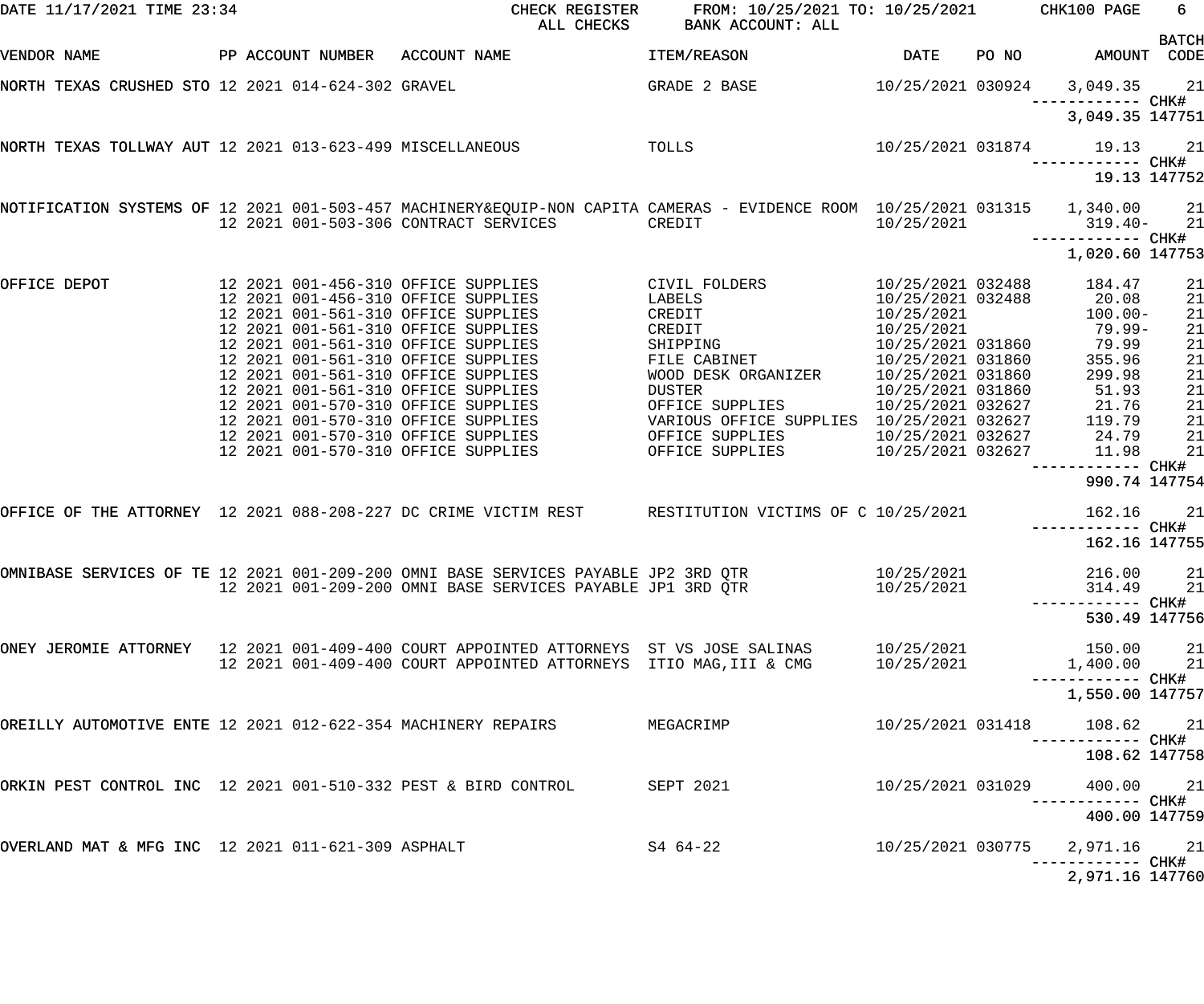| DATE 11/17/2021 TIME 23:34                                |  |  | CHECK REGISTER<br>ALL CHECKS<br>BANK ACCOUNT: ALL                                                                                                                                              |                                           |            | FROM: 10/25/2021 TO: 10/25/2021 CHK100 PAGE | $\overline{7}$                                                                                                 |              |
|-----------------------------------------------------------|--|--|------------------------------------------------------------------------------------------------------------------------------------------------------------------------------------------------|-------------------------------------------|------------|---------------------------------------------|----------------------------------------------------------------------------------------------------------------|--------------|
| VENDOR NAME                                               |  |  | PP ACCOUNT NUMBER ACCOUNT NAME                                                                                                                                                                 | ITEM/REASON                               | DATE       | PO NO                                       | AMOUNT CODE                                                                                                    | <b>BATCH</b> |
|                                                           |  |  | PINNACLE HEALTH TECHNOL 12 2021 001-498-490 PRE-EMPLOYMENT PHYSICALS  Z CRUZ                     10/25/2021 030952                                                                             |                                           |            |                                             | 215.00 21                                                                                                      |              |
|                                                           |  |  |                                                                                                                                                                                                |                                           |            |                                             | 215.00 147761                                                                                                  |              |
|                                                           |  |  | RAMON EMMA GUZMAN       12 2021 001-409-400 COURT APPOINTED ATTORNEYS ST VS SCOTT STEPHN SHAW 10/25/2021                                                                                       |                                           |            |                                             | 640.00 21                                                                                                      |              |
|                                                           |  |  |                                                                                                                                                                                                |                                           |            |                                             | 640.00 147762                                                                                                  |              |
| RECOVERY HEALTHCARE COR 12 2021 001-570-499 MISCELLANEOUS |  |  |                                                                                                                                                                                                | JUVENILES - IB, BB, TH, 10/25/2021 031345 |            |                                             | 682.50 21                                                                                                      |              |
|                                                           |  |  |                                                                                                                                                                                                |                                           |            |                                             | 682.50 147763                                                                                                  |              |
| RED RIVER FARM CO-OP IN 12 2021 001-560-330 FUEL          |  |  | 12 2021 001-560-330 FUEL<br>12 2021 001-551-330 FUEL<br>12 2021 012-622-330 FUEL & OIL<br>12 2021 012-622-330 FUEL & OIL<br>12 2021 012-590-330 FUEL & OIL<br>FUEL SEPT 2021<br>FUEL SEPT 2021 |                                           |            |                                             | 10/25/2021 031402 192.00                                                                                       | 21<br>21     |
|                                                           |  |  |                                                                                                                                                                                                |                                           |            |                                             |                                                                                                                | 21           |
|                                                           |  |  |                                                                                                                                                                                                |                                           |            |                                             | $10/25/2021$ 031402<br>$10/25/2021$ 031058<br>$10/25/2021$ 031198<br>$317.27$<br>$10/25/2021$ 031198<br>$7.20$ | 21           |
|                                                           |  |  | 12 2021 001-590-354 VEHICLE MAINTENANCE ANTIFREEZE                                                                                                                                             |                                           |            |                                             |                                                                                                                | 21           |
|                                                           |  |  |                                                                                                                                                                                                |                                           |            |                                             | 12,176.57 147764                                                                                               |              |
|                                                           |  |  | RITE OF PASSAGE INC 12 2021 001-570-486 PURCHASED RESIDENTIAL SER JUVENILES - SJ, JL 10/25/2021 032199 5,972.86 21                                                                             |                                           |            |                                             |                                                                                                                |              |
|                                                           |  |  |                                                                                                                                                                                                |                                           |            |                                             | 5,972.86 147765                                                                                                |              |
|                                                           |  |  | ROBUCK MORGAN PLLC    12 2021 001-409-400 COURT APPOINTED ATTORNEYS  ST VS RYCKE L LANGLEY                                                                                                     |                                           | 10/25/2021 |                                             | 535.00 21                                                                                                      |              |
|                                                           |  |  |                                                                                                                                                                                                |                                           |            |                                             | 535.00 147766                                                                                                  |              |
| ROOKER ASPHALT CORP 12 2021 014-624-312 ROAD OIL          |  |  |                                                                                                                                                                                                | $MC-800$                                  |            |                                             | 10/25/2021 030961  16,109.50  21                                                                               |              |
|                                                           |  |  |                                                                                                                                                                                                |                                           |            |                                             | 16,109.50 147767                                                                                               |              |
|                                                           |  |  | SEWELL USELTON INSURANC 12 2021 001-561-480 BONDS - EMPLOYEES BOND - LASHIRL STICKLEY 10/25/2021 031306 92.50 21                                                                               |                                           |            |                                             |                                                                                                                |              |
|                                                           |  |  |                                                                                                                                                                                                |                                           |            |                                             | 92.50 147768                                                                                                   |              |
|                                                           |  |  | SIMMONS SHAWN 6 12 2021 001-409-414 JUVENILE CT APPOINTED ATT ITIO TLH                                                                                                                         |                                           |            |                                             | 575.00 21                                                                                                      |              |
|                                                           |  |  |                                                                                                                                                                                                |                                           |            |                                             | 575.00 147769                                                                                                  |              |
|                                                           |  |  | SPARKLETTS AND SIERRA S 12 2021 041-650-310 SUPPLIES WATER SEPT 2021 10/25/2021 031183 6.25 21                                                                                                 |                                           |            |                                             |                                                                                                                |              |
|                                                           |  |  |                                                                                                                                                                                                |                                           |            |                                             |                                                                                                                | 6.25 147770  |
|                                                           |  |  | SULLIVANT LARRY B. ATTY 12 2021 001-409-400 COURT APPOINTED ATTORNEYS ST VS NICOLAS L MORROW 10/25/2021                                                                                        |                                           |            |                                             | 350.00 21                                                                                                      |              |
|                                                           |  |  |                                                                                                                                                                                                |                                           |            |                                             | 350.00 147771                                                                                                  |              |
|                                                           |  |  | TEXOMA COUNCIL OF GOVER 12 2021 001-409-306 CONTRACT SERVICES SEPT 2021                                                                                                                        |                                           |            |                                             | 10/25/2021 031164  2,333.33  21                                                                                |              |
|                                                           |  |  |                                                                                                                                                                                                |                                           |            |                                             | 2,333.33 147772                                                                                                |              |
| THOMPSON J R INC 12 2021 013-623-302 GRAVEL               |  |  |                                                                                                                                                                                                | $1\,1/2$ " CRUSHER                        |            |                                             | 10/25/2021 030848 2,131.54                                                                                     | 21           |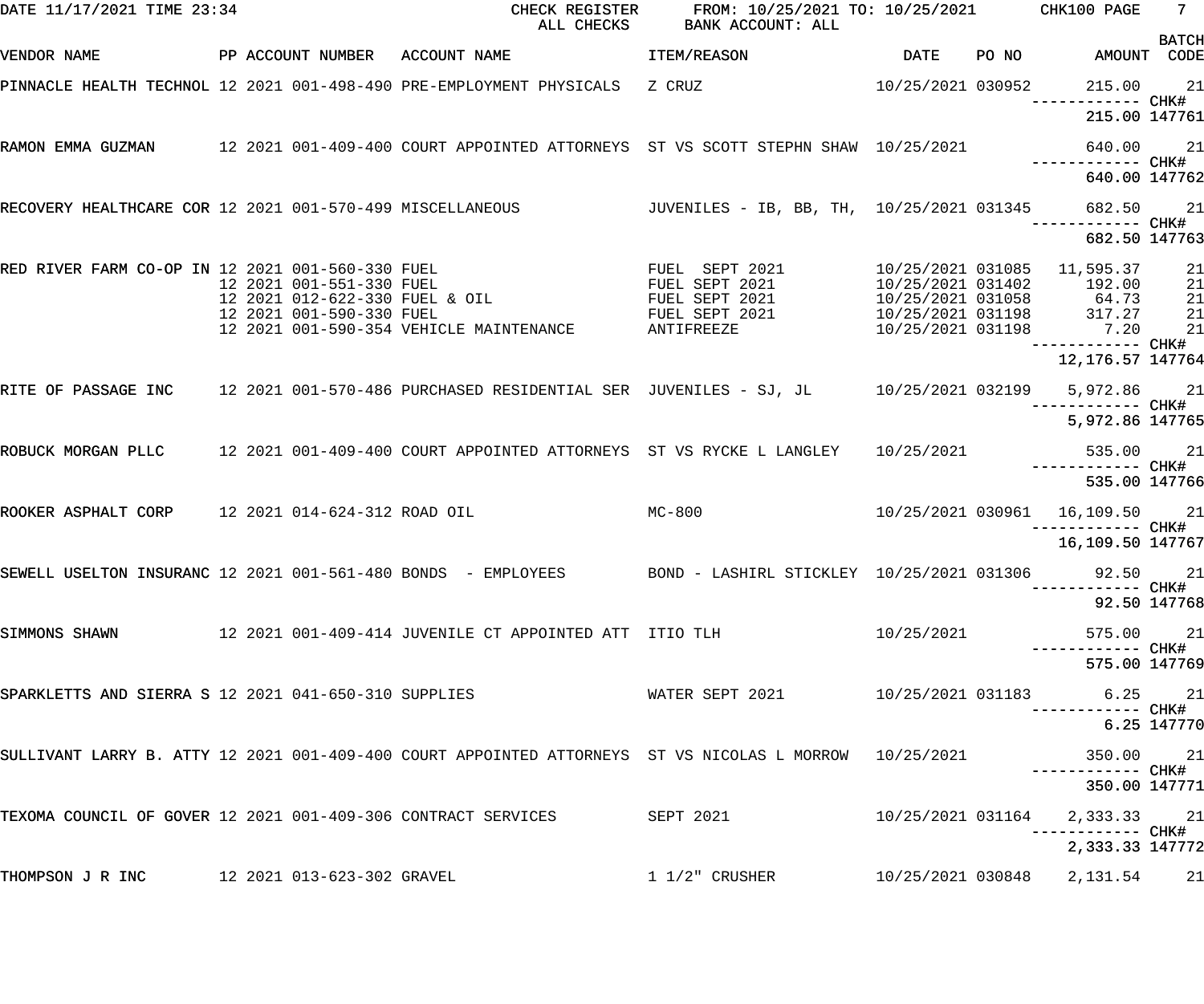| DATE 11/17/2021 TIME 23:34                                  |                                                          | CHECK REGISTER<br>ALL CHECKS                                                                                                                                                                                                                                                                                                                                                                    | FROM: 10/25/2021 TO: 10/25/2021 CHK100 PAGE<br>BANK ACCOUNT: ALL                                                                              |                                                                                                                                                                                           |       |                                                                                 | 8 <sup>1</sup>                                     |
|-------------------------------------------------------------|----------------------------------------------------------|-------------------------------------------------------------------------------------------------------------------------------------------------------------------------------------------------------------------------------------------------------------------------------------------------------------------------------------------------------------------------------------------------|-----------------------------------------------------------------------------------------------------------------------------------------------|-------------------------------------------------------------------------------------------------------------------------------------------------------------------------------------------|-------|---------------------------------------------------------------------------------|----------------------------------------------------|
| VENDOR NAME                                                 |                                                          | PP ACCOUNT NUMBER ACCOUNT NAME                                                                                                                                                                                                                                                                                                                                                                  | ITEM/REASON                                                                                                                                   | DATE                                                                                                                                                                                      | PO NO | AMOUNT CODE                                                                     | <b>BATCH</b>                                       |
|                                                             | 12 2021 013-623-302 GRAVEL<br>12 2021 013-623-302 GRAVEL |                                                                                                                                                                                                                                                                                                                                                                                                 | 1 1/2" CRUSHER<br>$1\;1/2$ " CRUSHER                                                                                                          | 10/25/2021 030848                                                                                                                                                                         |       | 10/25/2021 030848 2,191.38 21<br>4,975.39 21                                    |                                                    |
|                                                             |                                                          |                                                                                                                                                                                                                                                                                                                                                                                                 |                                                                                                                                               |                                                                                                                                                                                           |       | 9,298.31 147773                                                                 |                                                    |
| THOMSON WEST                                                |                                                          | 12  2021  001-426-390  SUBSCRIPTIONS<br>12 2021 001-560-390 SUBSCRIPTIONS                                                                                                                                                                                                                                                                                                                       | SEPT 2021<br>SEPT 2021                                                                                                                        | 10/25/2021 031163                                                                                                                                                                         |       | 10/25/2021 031432 107.00 21<br>289.00<br>------------ CHK#                      | 21                                                 |
|                                                             |                                                          |                                                                                                                                                                                                                                                                                                                                                                                                 |                                                                                                                                               |                                                                                                                                                                                           |       | 396.00 147774                                                                   |                                                    |
| TRICOUNTY MATERIALS AND 12 2021 014-624-302 GRAVEL          | 12 2021 014-624-302 GRAVEL                               |                                                                                                                                                                                                                                                                                                                                                                                                 | $1\,$ $1/2$ " FLEX BASE<br>$1\ 1/2$ " FLEX BASE                                                                                               |                                                                                                                                                                                           |       | 10/25/2021 030973 318.38 21<br>10/25/2021 030973 2,838.32 21                    |                                                    |
|                                                             |                                                          |                                                                                                                                                                                                                                                                                                                                                                                                 |                                                                                                                                               |                                                                                                                                                                                           |       | 3,156.70 147775                                                                 |                                                    |
| UNITED AG & TURF 12 2021 014-624-354 MACHINERY REPAIRS      |                                                          |                                                                                                                                                                                                                                                                                                                                                                                                 | AIR FILTERS                                                                                                                                   |                                                                                                                                                                                           |       | 10/25/2021 030971 139.93 21                                                     |                                                    |
|                                                             |                                                          |                                                                                                                                                                                                                                                                                                                                                                                                 |                                                                                                                                               |                                                                                                                                                                                           |       | 139.93 147776                                                                   |                                                    |
|                                                             |                                                          | WAGNER SUPPLY COMPANY I 12 2021 001-510-300 SUPPLIES TIDE PODS, TOWELS ROLLS, 10/25/2021 031024                                                                                                                                                                                                                                                                                                 |                                                                                                                                               |                                                                                                                                                                                           |       | 458.22 21                                                                       |                                                    |
|                                                             |                                                          |                                                                                                                                                                                                                                                                                                                                                                                                 |                                                                                                                                               |                                                                                                                                                                                           |       | 458.22 147777                                                                   |                                                    |
| WALSH SERVICE STATION 12 2021 011-621-354 MACHINERY REPAIRS |                                                          |                                                                                                                                                                                                                                                                                                                                                                                                 | INSPECTION                                                                                                                                    |                                                                                                                                                                                           |       | 10/25/2021 031885 7.00 21                                                       |                                                    |
|                                                             |                                                          |                                                                                                                                                                                                                                                                                                                                                                                                 |                                                                                                                                               |                                                                                                                                                                                           |       |                                                                                 | 7.00 147778                                        |
| WEEKLY NEWS OF COOKE CO 12 2021 001-409-430 LEGAL NOTICES   |                                                          | 12 2021 001-409-430 LEGAL NOTICES<br>12 2021 001-409-430 LEGAL NOTICES                                                                                                                                                                                                                                                                                                                          | REZONE BLOOMFIELD RD<br>REPLAT 72 & 73 KIOWA<br>TAX INCREASE NOTICE                                                                           | 10/25/2021 031113<br>10/25/2021 031113<br>10/25/2021 031113                                                                                                                               |       | 35.00<br>35.00<br>468.00                                                        | 21<br>21<br>21                                     |
|                                                             |                                                          |                                                                                                                                                                                                                                                                                                                                                                                                 |                                                                                                                                               |                                                                                                                                                                                           |       | ------------ CHK#<br>538.00 147779                                              |                                                    |
|                                                             |                                                          | WHITE ROGER ATTY          12 2021 001-409-400 COURT APPOINTED ATTORNEYS  ST VS VANCE ALLEN BURNS  10/25/2021                                                                                                                                                                                                                                                                                    |                                                                                                                                               |                                                                                                                                                                                           |       | 720.00                                                                          | 21                                                 |
|                                                             |                                                          |                                                                                                                                                                                                                                                                                                                                                                                                 |                                                                                                                                               |                                                                                                                                                                                           |       | 720.00 147780                                                                   |                                                    |
|                                                             |                                                          | WILLIAMS ROGER ATTORNEY 12 2021 001-409-400 COURT APPOINTED ATTORNEYS ST VS JIMMY WHEELER $10/25/2021$                                                                                                                                                                                                                                                                                          |                                                                                                                                               |                                                                                                                                                                                           |       | 525.00                                                                          | 21                                                 |
|                                                             |                                                          |                                                                                                                                                                                                                                                                                                                                                                                                 |                                                                                                                                               |                                                                                                                                                                                           |       | 525.00 147781                                                                   |                                                    |
| XEROX CORPORATION                                           |                                                          | 12 2021 001-409-463 COPY MACHINE RENTAL<br>12 2021 001-409-463 COPY MACHINE RENTAL<br>12 2021 001-570-463 COPY MACHINE RENTAL<br>12 2021 001-570-463 COPY MACHINE RENTAL<br>12 2021 001-409-463 COPY MACHINE RENTAL<br>12 2021 001-409-463 COPY MACHINE RENTAL<br>12 2021 001-409-463 COPY MACHINE RENTAL<br>12 2021 001-409-463 COPY MACHINE RENTAL<br>12 2021 001-409-463 COPY MACHINE RENTAL | COPIES SEPT 2021<br>SEPT 2021<br>COPIES SEPT 2021<br>SEPT 2021<br>SEPT 2021<br>COPIES SEPT 2021<br>SEPT 2021<br>COPIES SEPT 2021<br>SEPT 2021 | 10/25/2021 031171<br>10/25/2021 031171<br>10/25/2021 031165<br>10/25/2021 031165<br>10/25/2021 031170<br>10/25/2021 031169<br>10/25/2021 031169<br>10/25/2021 031181<br>10/25/2021 031181 |       | 173.64<br>146.35<br>0.18<br>65.31<br>63.13<br>1.84<br>86.07<br>100.49<br>162.04 | 21<br>21<br>21<br>21<br>21<br>21<br>21<br>21<br>21 |
|                                                             |                                                          |                                                                                                                                                                                                                                                                                                                                                                                                 |                                                                                                                                               |                                                                                                                                                                                           |       |                                                                                 |                                                    |

799.05 147782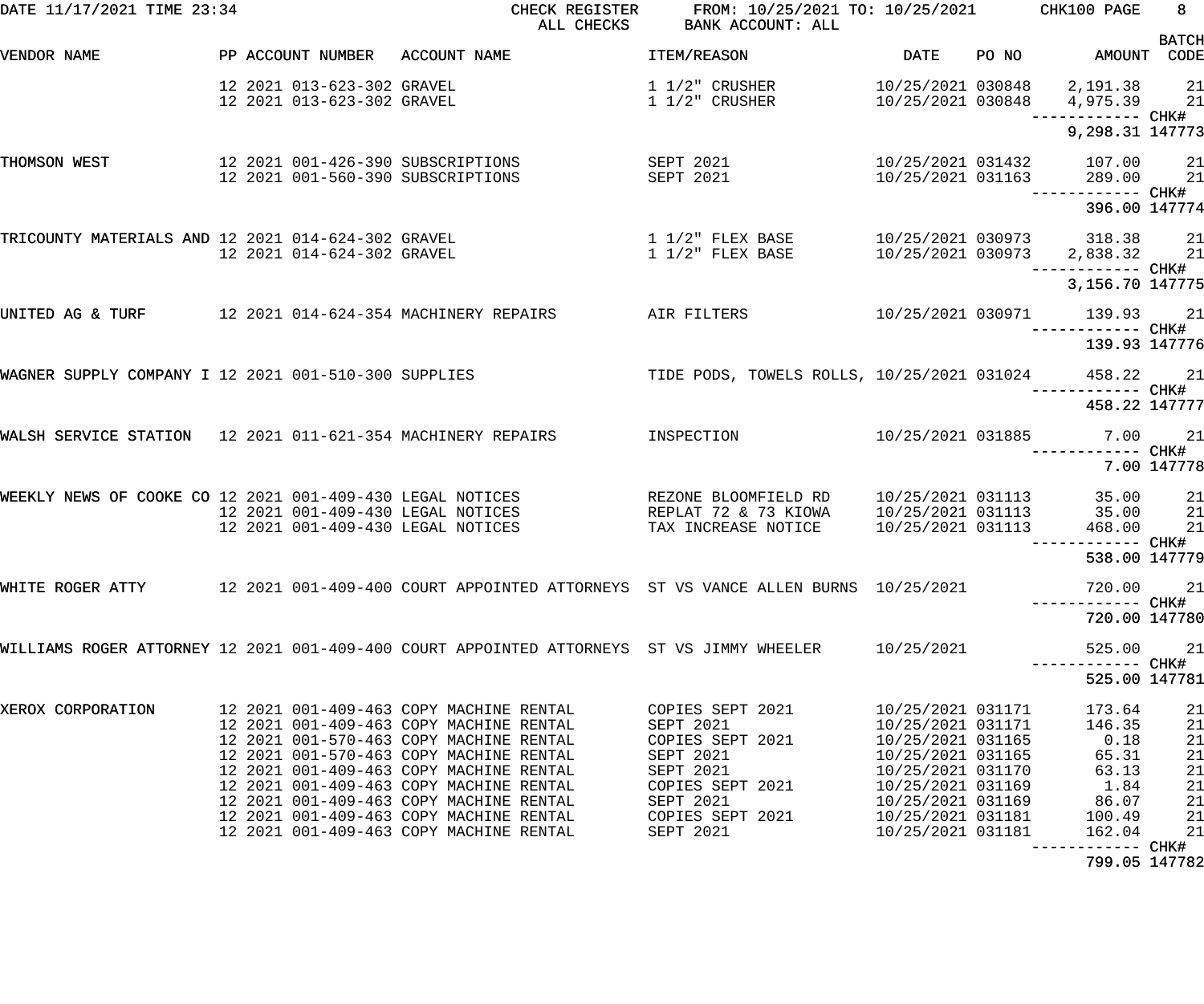| DATE 11/17/2021 TIME 23:34                                      |  |  |                          | CHECK REGISTER<br>ALL CHECKS                                                                                                                                                                                         | FROM: 10/25/2021 TO: 10/25/2021 CHK100 PAGE<br>BANK ACCOUNT: ALL        |                   |       |                                                  | 9            |
|-----------------------------------------------------------------|--|--|--------------------------|----------------------------------------------------------------------------------------------------------------------------------------------------------------------------------------------------------------------|-------------------------------------------------------------------------|-------------------|-------|--------------------------------------------------|--------------|
| VENDOR NAME                                                     |  |  |                          | PP ACCOUNT NUMBER ACCOUNT NAME                                                                                                                                                                                       | ITEM/REASON                                                             | <b>DATE</b>       | PO NO | AMOUNT CODE                                      | <b>BATCH</b> |
|                                                                 |  |  |                          | ZIMMERER KUBOTA & EQUIP 12 2021 011-621-354 MACHINERY REPAIRS                                                                                                                                                        | BLADE                                                                   | 10/25/2021 030786 |       | 94.34 21                                         |              |
|                                                                 |  |  |                          |                                                                                                                                                                                                                      |                                                                         |                   |       | 94.34 147783                                     |              |
| SPARKLETTS AND SIERRA S 01 2022 001-465-185 DISTRICT PETIT JURY |  |  |                          |                                                                                                                                                                                                                      | WATER                                                                   |                   |       | 10/25/2021 033258 20.96 PO<br>------------ CHK#  |              |
|                                                                 |  |  |                          |                                                                                                                                                                                                                      |                                                                         |                   |       | 20.96 147784                                     |              |
| SPARKLETTS AND SIERRA S 01 2022 041-650-310 SUPPLIES            |  |  |                          |                                                                                                                                                                                                                      | WATER                                                                   |                   |       | 10/25/2021 032679 15.72 PO<br>------------ CHK#  |              |
|                                                                 |  |  |                          |                                                                                                                                                                                                                      |                                                                         |                   |       | 15.72 147785                                     |              |
|                                                                 |  |  |                          | TRADE CREDIT SERVICES 01 2022 001-409-495 TRIAL EXPENSE TROUM JURY SUPPLIES                                                                                                                                          |                                                                         |                   |       | 10/25/2021 033067 62.15 PO<br>------------ CHK#  |              |
|                                                                 |  |  |                          |                                                                                                                                                                                                                      |                                                                         |                   |       | 62.15 147786                                     |              |
|                                                                 |  |  |                          | ACE HARDWARE #8130-D 01 2022 013-623-300 SUPPLIES & HARDWARE MAGIC TAPE, CLAMP LAMP, 10/25/2021 032851 101.94 PO                                                                                                     |                                                                         |                   |       |                                                  |              |
|                                                                 |  |  |                          |                                                                                                                                                                                                                      |                                                                         |                   |       | 101.94 147787                                    |              |
|                                                                 |  |  |                          | ADDICTION BEHAVIORAL SE 02 2022 028-571-306 CONTRACT SERVICE SEPT 2021                                                                                                                                               |                                                                         |                   |       | 10/25/2021 032560  1,500.00  PO<br>------ CHK#   |              |
|                                                                 |  |  |                          |                                                                                                                                                                                                                      |                                                                         |                   |       | 1,500.00 147788                                  |              |
|                                                                 |  |  |                          | AMAZON CREDIT PLAN 01 2022 001-476-499 MISCELLANEOUS CANON POWERSHOT                                                                                                                                                 |                                                                         |                   |       | 10/25/2021 033092 208.99 PO<br>------------ CHK# |              |
|                                                                 |  |  |                          |                                                                                                                                                                                                                      |                                                                         |                   |       | 208.99 147789                                    |              |
|                                                                 |  |  |                          | ARAMARK UNIFORM & CAREE 01 2022 014-624-300 SUPPLIES & HARDWARE MAT. SHOP TOWELS, FIRST 10/25/2021 032696 28.05 PO<br>01 2022 014-624-392 UNIFORMS - EMPLOYEES & PRI UNIFORMS 10/06/2021 10/25/2021 032696 138.06 PO |                                                                         |                   |       |                                                  |              |
|                                                                 |  |  |                          |                                                                                                                                                                                                                      |                                                                         |                   |       | ------------ CHK#<br>166.11 147790               |              |
| ARENDT ADAM                                                     |  |  |                          | 01  2022  013-623-427  CONFERENCE EXPENSE                                                                                                                                                                            | 99TH ANNUAL COUNTY JUDG 10/25/2021                                      |                   |       | 1,154.40 PO                                      |              |
|                                                                 |  |  |                          |                                                                                                                                                                                                                      |                                                                         |                   |       | 1,154.40 147791                                  |              |
| ASCO EQUIPMENT                                                  |  |  | 01 2022 012-622-460 RENT |                                                                                                                                                                                                                      | RENTAL ROLLER                                                           | 10/25/2021 032864 |       | 1,097.40 PO                                      |              |
|                                                                 |  |  |                          |                                                                                                                                                                                                                      |                                                                         |                   |       | 1,097.40 147792                                  |              |
| ATTEBERRY SHELLY                                                |  |  |                          | 01  2022  001-495-427  CONFERENCE EXPENSE                                                                                                                                                                            | 76TH ANNUAL TAC AUDITOR 10/25/2021                                      |                   |       | 1,650.56 PO                                      |              |
|                                                                 |  |  |                          |                                                                                                                                                                                                                      |                                                                         |                   |       | 1,650.56 147793                                  |              |
| ATWOOD DISTRIBUTING LP 01 2022 011-621-300 SUPPLIES & HARDWARE  |  |  |                          |                                                                                                                                                                                                                      | WASHER FLUID, ORANGE HAN 10/25/2021 033171                              |                   |       | 57.40 PO                                         |              |
|                                                                 |  |  |                          |                                                                                                                                                                                                                      |                                                                         |                   |       | 57.40 147794                                     |              |
| B&T AUTO                                                        |  |  |                          | 01  2022  001-551-354  VEHICLE MAINTENANCE<br>01 2022 001-560-354 VEHICLE MAINTENANCE                                                                                                                                | REPAIRS <b>Example 20</b><br>UNIT 37 - OIL COLLER LIN 10/25/2021 033038 | 10/25/2021 033268 |       | 303.98 PO<br>315.49 PO                           |              |
|                                                                 |  |  |                          |                                                                                                                                                                                                                      |                                                                         |                   |       | 619.47 147795                                    |              |
|                                                                 |  |  |                          |                                                                                                                                                                                                                      |                                                                         |                   |       |                                                  |              |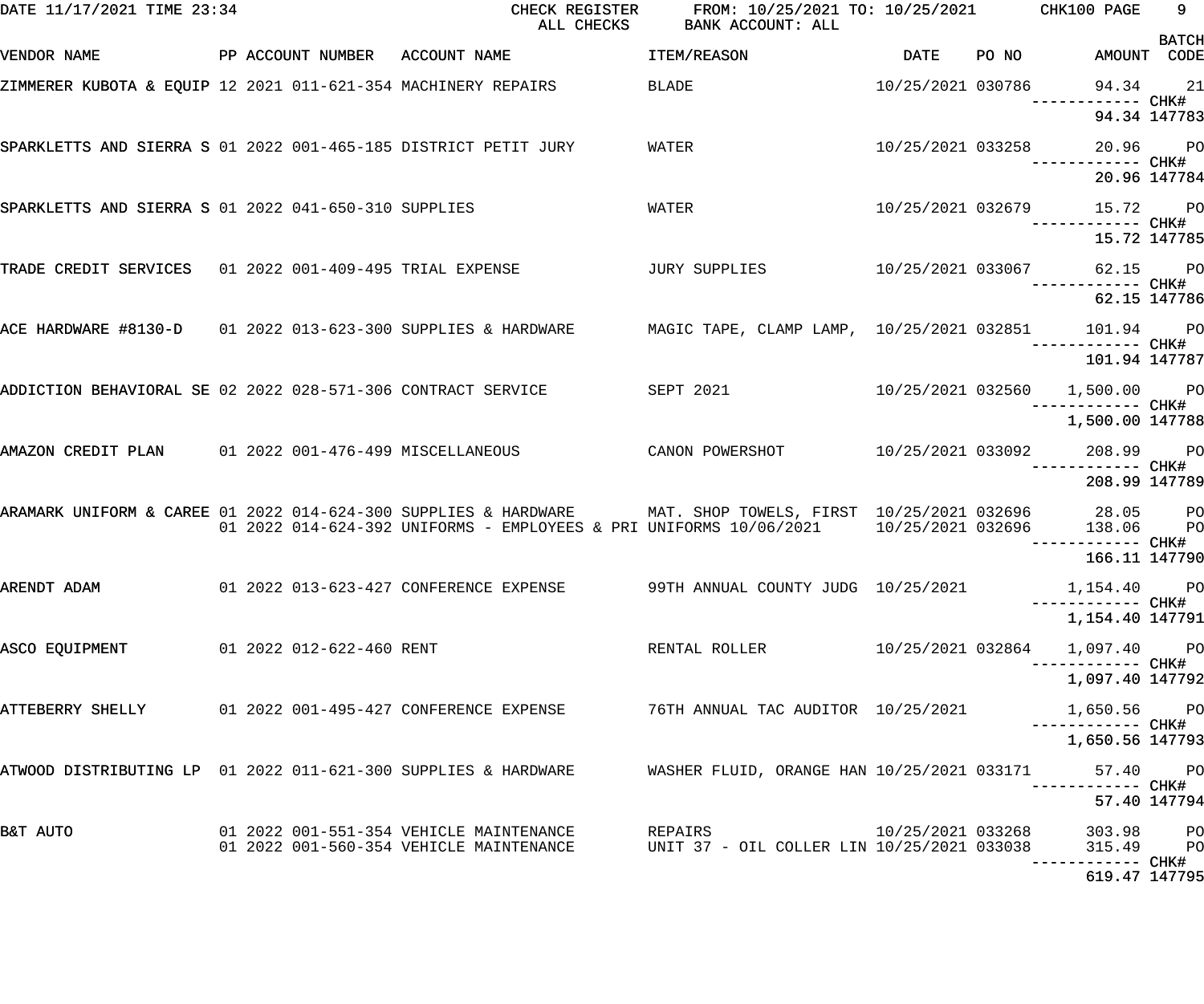| DATE 11/17/2021 TIME 23:34                                        |  |                                                              | CHECK REGISTER<br>ALL CHECKS                                                                                                                                                                                                                 | FROM: 10/25/2021 TO: 10/25/2021<br>BANK ACCOUNT: ALL                                                                    |                                                                                                                                                 |       | CHK100 PAGE                                                                            | 10                                     |
|-------------------------------------------------------------------|--|--------------------------------------------------------------|----------------------------------------------------------------------------------------------------------------------------------------------------------------------------------------------------------------------------------------------|-------------------------------------------------------------------------------------------------------------------------|-------------------------------------------------------------------------------------------------------------------------------------------------|-------|----------------------------------------------------------------------------------------|----------------------------------------|
| VENDOR NAME                                                       |  | PP ACCOUNT NUMBER                                            | ACCOUNT NAME                                                                                                                                                                                                                                 | ITEM/REASON                                                                                                             | <b>DATE</b>                                                                                                                                     | PO NO |                                                                                        | <b>BATCH</b><br>AMOUNT CODE            |
| BARTHOLD TIRE                                                     |  |                                                              | 01 2022 001-540-354 VEHICLE MAINTENANCE<br>01 2022 001-540-354 VEHICLE MAINTENANCE<br>01 2022 001-540-354 VEHICLE MAINTENANCE<br>01 2022 001-540-354 VEHICLE MAINTENANCE                                                                     | TIRES<br>FLAT<br>MOUNT & BALANCE<br>TIRES                                                                               | 10/25/2021 032952<br>10/25/2021 032952<br>10/25/2021 032952<br>10/25/2021 032952                                                                |       | 563.94<br>20.00<br>25.00<br>2,100.00<br>------------ CHK#<br>2,708.94 147796           | PO<br>PO<br>PO<br>PO                   |
| BIG M AUTO SUPPLY LIMIT 01 2022 011-621-354 MACHINERY REPAIRS     |  |                                                              | 01 2022 011-621-354 MACHINERY REPAIRS<br>01 2022 011-621-354 MACHINERY REPAIRS<br>01 2022 011-621-354 MACHINERY REPAIRS<br>01 2022 011-621-354 MACHINERY REPAIRS                                                                             | UNIVERSAL JOINT<br>FILTERS<br>PISTON RING COMPRESSER<br>WIPER BLADE<br>PERMATEX                                         | 10/25/2021 033166<br>10/25/2021 033166<br>10/25/2021 033166<br>10/25/2021 033166<br>10/25/2021 033166                                           |       | 16.40<br>109.74<br>47.66<br>44.98<br>25.99<br>------------ CHK#                        | PO<br>PO<br>PO<br>PO<br>PO             |
|                                                                   |  |                                                              |                                                                                                                                                                                                                                              |                                                                                                                         |                                                                                                                                                 |       | 244.77 147797                                                                          |                                        |
| BLADES GROUP LLC                                                  |  | 01 2022 012-622-309 ASPHALT                                  |                                                                                                                                                                                                                                              | BULK ASPHALT                                                                                                            |                                                                                                                                                 |       | 10/25/2021 033230 3,518.94 PO<br>------------ CHK#<br>3,518.94 147798                  |                                        |
| BLAKE UTTER FORD                                                  |  |                                                              | 01 2022 013-623-570 MACHINERY & EQUIPMENT 2021 FORD F-150 10/25/2021 033271                                                                                                                                                                  |                                                                                                                         |                                                                                                                                                 |       | 48,818.46 PO                                                                           |                                        |
|                                                                   |  |                                                              |                                                                                                                                                                                                                                              |                                                                                                                         |                                                                                                                                                 |       | ------------ CHK#<br>48,818.46 147799                                                  |                                        |
| BOB BARKER CO INC                                                 |  | 01 2022 001-561-300 SUPPLIES<br>01 2022 001-561-300 SUPPLIES | 01 2022 001-561-457 MACHINERY & EQUIP-NON CAPI 2 RESTRAINT CHAIRS                                                                                                                                                                            | SHOES<br>SHOES                                                                                                          | 10/25/2021 033231                                                                                                                               |       | 10/25/2021 033081 683.64<br>10/25/2021 033081 151.92<br>4,863.28<br>------------ CHK#  | <b>PO</b><br>PO<br>PO                  |
|                                                                   |  |                                                              |                                                                                                                                                                                                                                              |                                                                                                                         |                                                                                                                                                 |       | 5,698.84 147800                                                                        |                                        |
| <b>BORDEN DAIRY</b>                                               |  |                                                              | 01 2022 001-561-333 FOOD FOR JAIL<br>01 2022 001-561-333 FOOD FOR JAIL<br>01 2022 001-561-333 FOOD FOR JAIL<br>01 2022 001-561-333 FOOD FOR JAIL                                                                                             | CREDIT<br>MILK<br>MILK<br>MILK                                                                                          | 10/25/2021<br>10/25/2021 032958<br>10/25/2021 032958<br>10/25/2021 032958                                                                       |       | $13.43-$<br>161.10<br>161.10<br>201.38<br>-------- CHK#                                | PO<br>PO<br>PO<br>PO                   |
|                                                                   |  |                                                              |                                                                                                                                                                                                                                              |                                                                                                                         |                                                                                                                                                 |       | 510.15 147801                                                                          |                                        |
| BOUND TREE MEDICAL LLC 01 2022 001-540-391 MEDICAL SUPPLIES       |  |                                                              | 01 2022 001-540-391 MEDICAL SUPPLIES<br>01 2022 001-540-391 MEDICAL SUPPLIES<br>01 2022 001-540-391 MEDICAL SUPPLIES<br>01 2022 001-540-391 MEDICAL SUPPLIES<br>01 2022 001-540-391 MEDICAL SUPPLIES<br>01 2022 001-540-391 MEDICAL SUPPLIES | MEDICAL SUPPLIES<br>MEDICAL SUPPLIES<br>MEDICAL SUPPLIES<br>MEDICAL SUPPLIES<br>MEDICAL SUPPLIES<br>BATTERY<br>GLUCAGON | 10/25/2021 032951<br>10/25/2021 032951<br>10/25/2021 032951<br>10/25/2021 032951<br>10/25/2021 032951<br>10/25/2021 032951<br>10/25/2021 032951 |       | 649.88<br>65.25<br>888.00<br>69.50<br>1,218.65<br>31.80<br>442.50<br>------------ CHK# | PO<br>PO<br>PO<br>PO<br>PO<br>PO<br>PO |
| BRAZOS TRAILER MANUFACT 01 2022 011-621-570 MACHINERY & EQUIPMENT |  |                                                              |                                                                                                                                                                                                                                              | 2021 BRAZOS BELLY DUMP                                                                                                  | 10/25/2021 033247                                                                                                                               |       | 3,365.58 147802<br>30,390.00                                                           | PO                                     |
|                                                                   |  |                                                              |                                                                                                                                                                                                                                              |                                                                                                                         |                                                                                                                                                 |       | ------------ CHK#<br>30,390.00 147803                                                  |                                        |
| CAREFLITE                                                         |  |                                                              | 01 2022 001-498-411 EMPLOYEE RECOGNITION                                                                                                                                                                                                     | WALTERSCHEID, WILLIS, MU 10/25/2021 033089                                                                              |                                                                                                                                                 |       | 96.00<br>------------ CHK#                                                             | PO                                     |
|                                                                   |  |                                                              |                                                                                                                                                                                                                                              |                                                                                                                         |                                                                                                                                                 |       |                                                                                        | 96.00 147804                           |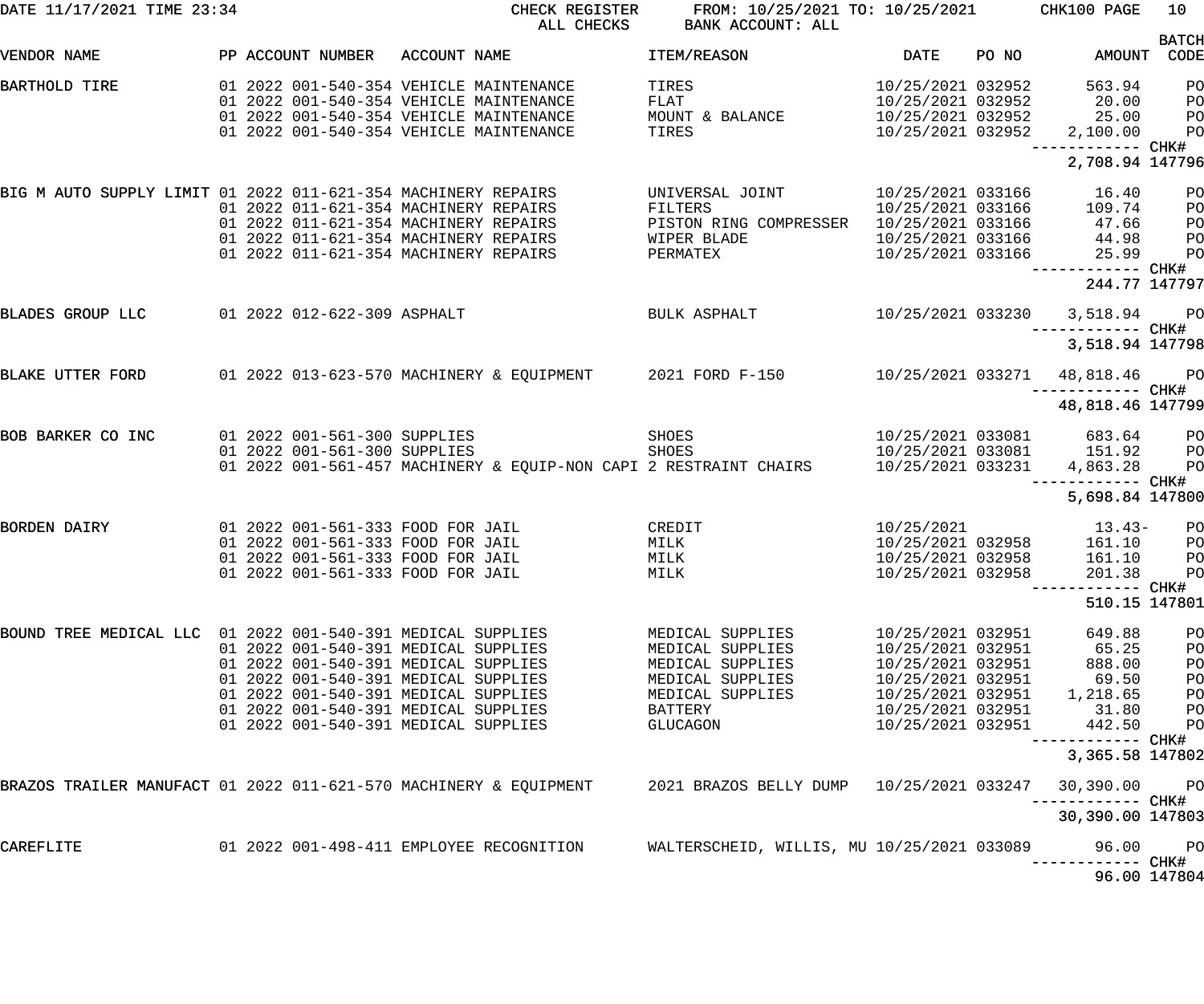| DATE 11/17/2021 TIME 23:34                                  |  |                                                                                  | CHECK REGISTER FROM: 10/25/2021 TO: 10/25/2021 CHK100 PAGE<br>ALL CHECKS BANK ACCOUNT: ALL |                        |                                              | 11              |
|-------------------------------------------------------------|--|----------------------------------------------------------------------------------|--------------------------------------------------------------------------------------------|------------------------|----------------------------------------------|-----------------|
| VENDOR NAME                                                 |  | PP ACCOUNT NUMBER ACCOUNT NAME                                                   | <b>ITEM/REASON</b>                                                                         | <b>Example 12 DATE</b> | PO NO AMOUNT CODE                            | <b>BATCH</b>    |
| CASA COURT APPOINTED SP 01 2022 001-645-417 CASA EXPENSE    |  |                                                                                  |                                                                                            |                        |                                              |                 |
|                                                             |  |                                                                                  |                                                                                            |                        | 12,500.00 147805                             |                 |
|                                                             |  | CCD COUNSELING P.A. 02 2022 020-570-328 MENTAL HEALTH SERVICES SEPT 2021         |                                                                                            | 10/25/2021 033239      | 300.00                                       | <b>PO</b>       |
|                                                             |  |                                                                                  |                                                                                            |                        | 300.00 147806                                |                 |
|                                                             |  | CENGAGE LEARNING INC 01 2022 001-650-590 BOOKS                                   | <b>BOOKS</b>                                                                               |                        | 10/25/2021 032676 51.18<br>------------ CHK# | PO <sub>1</sub> |
|                                                             |  |                                                                                  |                                                                                            |                        | 51.18 147807                                 |                 |
| COMMUNITY LUMBER CO                                         |  | 01 2022 013-623-300 SUPPLIES & HARDWARE                                          | <b>BROOMS</b>                                                                              | 10/25/2021 032836      | 102.06                                       | P <sub>O</sub>  |
|                                                             |  | 01 2022 013-623-300 SUPPLIES & HARDWARE                                          | TIE DOWN                                                                                   |                        | 10/25/2021 032836 75.85                      | P <sub>O</sub>  |
|                                                             |  | 01 2022 013-623-300 SUPPLIES & HARDWARE                                          | TAPE PIPE WRAP                                                                             |                        | 10/25/2021 032836 19.58                      | P <sub>O</sub>  |
|                                                             |  | 01 2022 013-623-300 SUPPLIES & HARDWARE                                          | SLEDGE X 2                                                                                 |                        | 10/25/2021 032836 22.64                      | P <sub>O</sub>  |
|                                                             |  | 01 2022 013-623-300 SUPPLIES & HARDWARE                                          | T-POSTS                                                                                    | 10/25/2021 032836      | 167.00                                       | P <sub>O</sub>  |
|                                                             |  |                                                                                  |                                                                                            |                        | 387.13 147808                                |                 |
| COMPLETE SUPPLY INC                                         |  | 01 2022 001-561-338 KITCHEN SUPPLIES KITCHEN SUPPLIES 10/25/2021 033056 1,784.04 |                                                                                            |                        |                                              | <b>PO</b>       |
|                                                             |  |                                                                                  |                                                                                            |                        | 1,784.04 147809                              |                 |
| COOKE CO TAX A/C                                            |  | 01  2022  011-621-354  MACHINERY REPAIRS  9341 - 2012  DODGE                     |                                                                                            |                        | 10/25/2021 033157 7.50                       | P <sub>O</sub>  |
|                                                             |  | 01  2022  011-621-354  MACHINERY REPAIRS                                         | 1486 - 1999 CPS                                                                            | 10/25/2021 033157      | 7.50                                         | PO              |
|                                                             |  | 01  2022  011-621-354  MACHINERY REPAIRS                                         | 1738 - 2009 VOLVO                                                                          | 10/25/2021 033157      | 7.50                                         | PO              |
|                                                             |  |                                                                                  | 7557 - 2007 TRIALER                                                                        | 10/25/2021 033157      | 7.50                                         | PO              |
|                                                             |  |                                                                                  |                                                                                            | 10/25/2021 033157      | 7.50                                         | P <sub>O</sub>  |
|                                                             |  | 01 2022 001-560-354 VEHICLE MAINTENANCE                                          | 2375 - 2016 CHEVY TAHOE 10/25/2021 033032                                                  |                        | 7.50                                         | P <sub>O</sub>  |
|                                                             |  |                                                                                  |                                                                                            |                        | ------------ CHK#                            | 45.00 147810    |
| CORDANT LABORATORY SOLU 02 2022 028-571-346 DRUG TESTING    |  |                                                                                  | SEPT 2021                                                                                  | 10/25/2021 032568      | 111.38 PO                                    |                 |
|                                                             |  |                                                                                  |                                                                                            |                        | 111.38 147811                                |                 |
| CORPORATE BILLING LLC 01 2022 011-621-354 MACHINERY REPAIRS |  |                                                                                  | PUMP UNIT                                                                                  | 10/25/2021 033201      | 676.38                                       | <b>PO</b>       |
|                                                             |  |                                                                                  |                                                                                            |                        | 676.38 147812                                |                 |
| CURRY NORA                                                  |  | 01 2022 001-207-100 DUE TO OTHERS                                                | REFUND                                                                                     | 10/25/2021             | 380.00                                       | <b>PO</b>       |
|                                                             |  |                                                                                  |                                                                                            |                        | 380.00 147813                                |                 |
| DAVIS FLEET PARTS                                           |  | 01 2022 013-623-354 MACHINERY REPAIRS                                            | BATTERY DISCONNECT                                                                         | 10/25/2021 033274      | 440.06<br>----------- CHK#                   | $P$ O           |
|                                                             |  |                                                                                  |                                                                                            |                        | 440.06 147814                                |                 |
| DOUGLASS DISTRIBUTING C 01 2022 011-621-330 FUEL & OIL      |  |                                                                                  | CLR DSL                                                                                    | 10/25/2021 033221      | 6,752.08                                     | PO              |
|                                                             |  | 01 2022 011-621-330 FUEL & OIL                                                   | UNL                                                                                        | 10/25/2021 033221      | 2,513.70                                     | PO              |
|                                                             |  | 01 2022 012-622-330 FUEL & OIL                                                   | UNL                                                                                        | 10/25/2021 033228      | 1,723.24                                     | PO              |
|                                                             |  | 01 2022 012-622-330 FUEL & OIL                                                   | CLR DSL                                                                                    | 10/25/2021 033228      | 4,080.59                                     | PO              |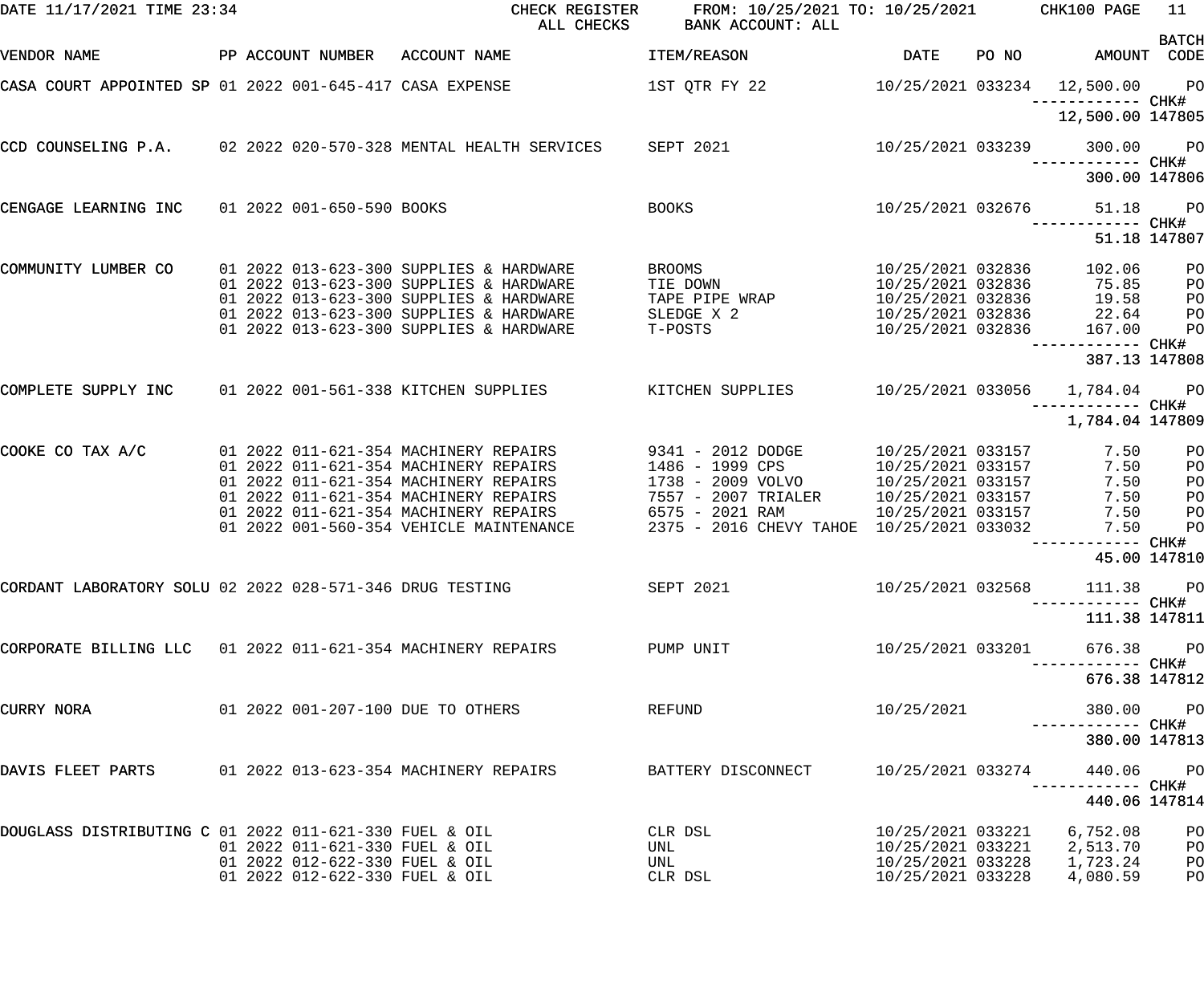| DATE 11/17/2021 TIME 23:34                                      |  |                                                                            | CHECK REGISTER<br>ALL CHECKS           | FROM: 10/25/2021 TO: 10/25/2021 CHK100 PAGE<br>BANK ACCOUNT: ALL                                                    |                                                             |                                    | 12           |
|-----------------------------------------------------------------|--|----------------------------------------------------------------------------|----------------------------------------|---------------------------------------------------------------------------------------------------------------------|-------------------------------------------------------------|------------------------------------|--------------|
| VENDOR NAME                                                     |  | PP ACCOUNT NUMBER ACCOUNT NAME                                             |                                        | <b>ITEM/REASON</b>                                                                                                  | DATE                                                        | PO NO AMOUNT CODE                  | <b>BATCH</b> |
|                                                                 |  |                                                                            |                                        |                                                                                                                     |                                                             | 15,069.61 147815                   |              |
|                                                                 |  |                                                                            |                                        | EITAN GROUP NORTH AMERI 01 2022 001-540-456 MEDICAL EQUIPMENT-NON CAPI OCT 2021 - EXTENDED PART 10/25/2021 032990   |                                                             | 360.00 PO                          |              |
|                                                                 |  |                                                                            |                                        |                                                                                                                     |                                                             | 360.00 147816                      |              |
| ENDERBY GAS INC                                                 |  | 01 2022 012-622-441 GAS                                                    |                                        | PROPANE 10/04/21 10/25/2021 032980                                                                                  |                                                             | 265.41 PO                          |              |
|                                                                 |  |                                                                            |                                        |                                                                                                                     |                                                             | 265.41 147817                      |              |
| FANGMAN ANITA                                                   |  |                                                                            | 01 2022 001-560-429 TRAINING & SCHOOLS | SHERIFFS ADMIN CONFERENC 10/25/2021                                                                                 |                                                             | 180.00 PO                          |              |
|                                                                 |  |                                                                            |                                        |                                                                                                                     |                                                             | 180.00 147818                      |              |
| FEDERAL EXPRESS CORPORA 01 2022 001-540-311 POSTAGE             |  |                                                                            |                                        | POSTAGE                                                                                                             |                                                             | 10/25/2021 032942 22.82 PO         |              |
|                                                                 |  |                                                                            |                                        |                                                                                                                     |                                                             |                                    | 22.82 147819 |
| FIRE & SAFETY INC $01\ 2022\ 011-621-499$ MISCELLANEOUS         |  |                                                                            |                                        | INSPECTION FY 22                                                                                                    | 10/25/2021 033269                                           | 935.25 PO                          |              |
|                                                                 |  |                                                                            |                                        |                                                                                                                     |                                                             | 935.25 147820                      |              |
| FLUSCHE ENTERPRISES INC 01 2022 014-624-300 SUPPLIES & HARDWARE |  |                                                                            |                                        | SUPPLIES                                                                                                            | 10/25/2021 032724                                           |                                    | 31.80 PO     |
|                                                                 |  |                                                                            |                                        |                                                                                                                     |                                                             |                                    | 31.80 147821 |
| FOUR FEATHERS ALARM LLC 01 2022 001-581-390 SUBSCRIPTIONS       |  |                                                                            |                                        | OCT 2021                                                                                                            | 10/25/2021 033238                                           | 39.80                              | <b>PO</b>    |
|                                                                 |  |                                                                            |                                        |                                                                                                                     |                                                             |                                    | 39.80 147822 |
| GAINESVILLE DAILY REGIS 01 2022 001-403-410 ELECTION EXPENSE    |  |                                                                            |                                        | PUBLIC TEST NOTICE POSTE 10/25/2021 033075                                                                          |                                                             | 146.20 PO                          |              |
|                                                                 |  |                                                                            |                                        |                                                                                                                     |                                                             | 146.20 147823                      |              |
| GALLS LLC                                                       |  |                                                                            |                                        | 01  2022  001–560–392  UNIFORMS    -EMPLOYEES  &  PRI  SHIRTS  –  EMERSON                        10/25/2021  033030 |                                                             | 281.82                             | <b>PO</b>    |
|                                                                 |  |                                                                            |                                        |                                                                                                                     |                                                             | ------------ CHK#<br>281.82 147824 |              |
| GEO J CARROLL & SON FUN 01 2022 001-409-418 AUTOPSY EXPENSE     |  |                                                                            |                                        | ALAN GOVEA                                                                                                          |                                                             | 400.00 PO                          |              |
|                                                                 |  | 01 2022 001-409-418 AUTOPSY EXPENSE<br>01 2022 001-409-418 AUTOPSY EXPENSE |                                        | JAMES S SIMPSON<br>KAYLA J DARNELL                                                                                  | 10/25/2021 033125<br>10/25/2021 033126<br>10/25/2021 033126 | 400.00 PO<br>400.00                | <b>PO</b>    |
|                                                                 |  |                                                                            |                                        |                                                                                                                     |                                                             | 1,200.00 147825                    |              |
| GLENN POLK AUTOPLEX 01 2022 001-540-354 VEHICLE MAINTENANCE     |  |                                                                            |                                        | REPAIRS 4902                                                                                                        |                                                             | 10/25/2021 032936 8,955.35 PO      |              |
|                                                                 |  | 01 2022 001-560-354 VEHICLE MAINTENANCE                                    |                                        | UNIT 21 - OIL CHANGE                                                                                                | 10/25/2021 033033                                           | 75.84 PO                           |              |
|                                                                 |  |                                                                            |                                        |                                                                                                                     |                                                             | 9,031.19 147826                    |              |
| GNXCOR INC                                                      |  | 01 2022 001-510-390 SUBSCRIPTIONS                                          |                                        | 01 2022 001-510-390 SUBSCRIPTIONS         OCT 2021 - TRAINING FEE, 10/25/2021 032993<br>NOV 2021                    | 10/25/2021 032993                                           | 699.73 PO<br>225.00 PO             |              |
|                                                                 |  |                                                                            |                                        |                                                                                                                     |                                                             | 924.73 147827                      |              |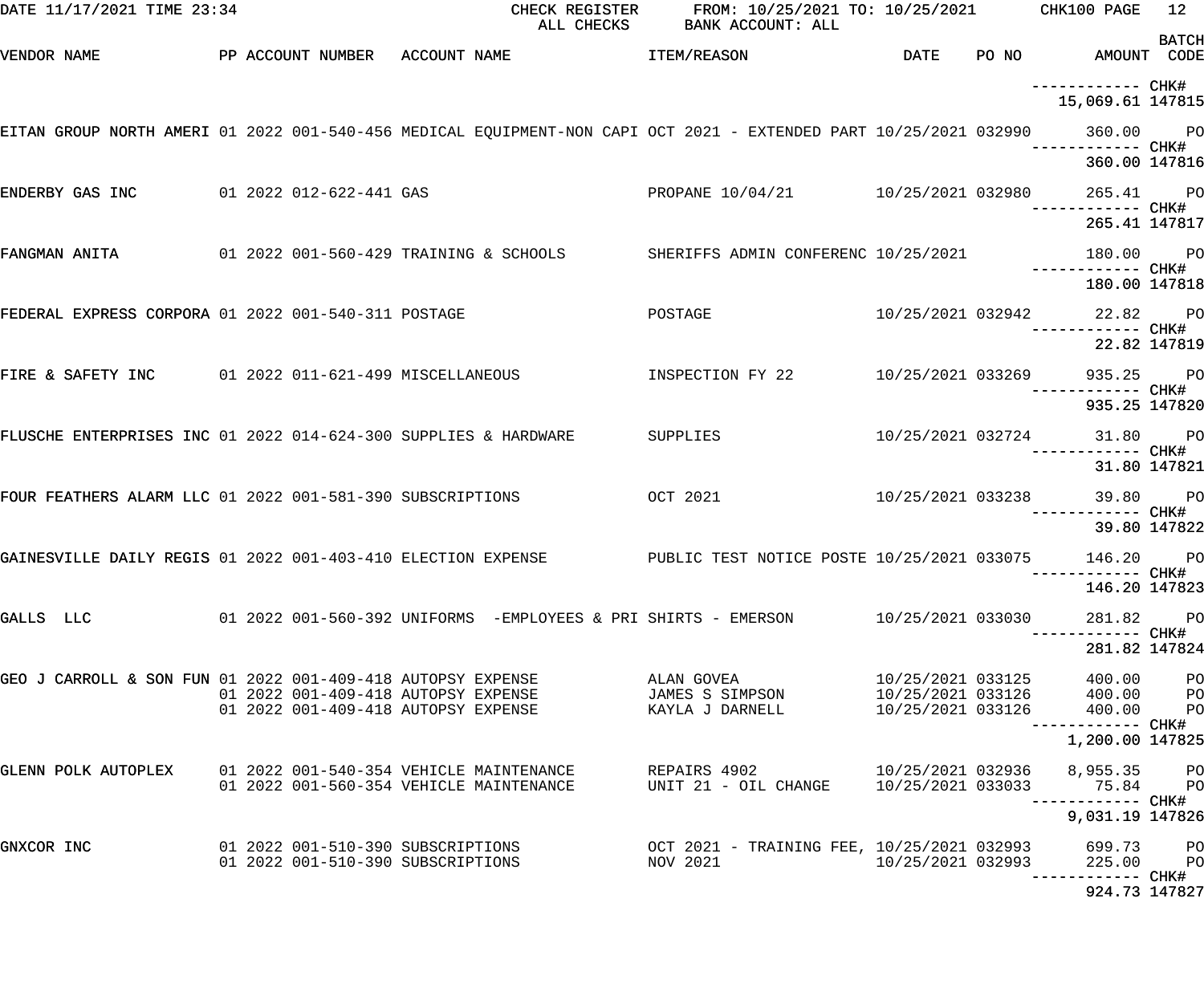| PP ACCOUNT NUMBER ACCOUNT NAME<br>DATE<br>PO NO<br>AMOUNT CODE<br>VENDOR NAME<br>ITEM/REASON<br>GUARDIAN PEST & TERMITE 01 2022 001-510-332 PEST & BIRD CONTROL       OCT 2021 - EMS VALLY VIE 10/25/2021 032973<br>35.00<br><b>PO</b><br>01 2022 012-622-306 CONTRACT SERVICES OCT 2021<br>10/25/2021 032877<br>60.00<br>P <sub>O</sub><br>------------ CHK#<br>95.00 147828<br><b>PARTS</b><br>10/25/2021 033210 64.99 PO<br>HENNIGAN AUTO PARTS, IN 01 2022 011-621-354 MACHINERY REPAIRS<br>TIRE VALVE, PROTECTANT, 10/25/2021 032821 215.80 PO<br>01  2022  013-623-354  MACHINERY REPAIRS<br>10/25/2021 032821 113.62 PO<br>01 2022 013-623-354 MACHINERY REPAIRS<br>CLAMP, HOSE<br>10/25/2021 032732 1,986.86 PO<br>PARTS<br>01 2022 014-624-354 MACHINERY REPAIRS<br>2,381.27 147829<br>DEF<br>HOGAN'S JIF-E LUBE #2 01 2022 001-540-354 VEHICLE MAINTENANCE<br>10/25/2021 032935 30.00<br><b>PO</b><br>30.00 147830<br>HOLLOWELL GARY       01 2022 011-621-427 CONFERENCE EXPENSE      9TH ANNUAL JUDGES & COM 10/25/2021<br>$P$ O<br>533.05<br>------------ CHK#<br>533.05 147831<br>UNIT 3 - OIL CHANGE 10/25/2021 033036 60.25 PO<br>HUNTERS OIL DEPOT<br>01  2022  001-560-354  VEHICLE MAINTENANCE<br>UNIT 25 - INSPECTION       10/25/2021 033036          7.00        PO<br>UNIT 12 - OIL CHANGE/TIR 10/25/2021 033036        102.05       PO<br>01 2022 001-560-354 VEHICLE MAINTENANCE<br>01 2022 001-560-354 VEHICLE MAINTENANCE<br>169.30 147832<br>SEAL<br>$10/25/2021$ 033177 8.26<br>INDUSTRIAL BEARING CO 01 2022 011-621-354 MACHINERY REPAIRS<br>P <sub>O</sub><br>HOSE, COUPLING<br>10/25/2021 032815<br>49.47 PO<br>01  2022  013-623-354  MACHINERY REPAIRS<br>10/25/2021 032815 7.32<br>PO<br>PARTS<br>01 2022 013-623-354 MACHINERY REPAIRS<br>65.05 147833<br>10/25/2021 032677<br>01 2022 001-650-590 BOOKS<br>55.64<br><b>BOOKS</b><br>PO<br>01 2022 001-650-590 BOOKS<br>BOOK<br>10/25/2021 032677<br>6.88<br>PO<br>01 2022 001-650-590 BOOKS<br>10/25/2021 032677<br>BOOK<br>14.31<br>PO<br>01 2022 001-650-590 BOOKS<br>10/25/2021 032677<br>6.88<br>BOOK<br>PO<br>01 2022 001-650-590 BOOKS<br>10/25/2021 032677<br><b>BOOKS</b><br>23.74<br>PO<br>01 2022 001-650-590 BOOKS<br><b>BOOKS</b><br>10/25/2021 032677<br>15.36<br>PO<br>01 2022 001-650-590 BOOKS<br>9.53<br>BOOK<br>10/25/2021 032677<br>PO<br>01 2022 001-650-590 BOOKS<br>BOOK<br>10/25/2021 032677<br>13.24<br>PO<br>01 2022 001-650-590 BOOKS<br>BOOK<br>10/25/2021 032677<br>14.83<br>PO<br>01 2022 001-650-590 BOOKS<br>9.53<br>BOOK<br>10/25/2021 032677<br>PO<br>01 2022 001-650-590 BOOKS<br>31.80<br><b>BOOKS</b><br>10/25/2021 032677<br>PO<br>01 2022 001-650-590 BOOKS<br>BOOK<br>10/25/2021 032677<br>10.02<br>PO<br>01 2022 001-650-590 BOOKS<br>BOOK<br>10/25/2021 032677<br>10.57<br>PO<br>01 2022 001-650-590 BOOKS<br>BOOK<br>10/25/2021 032677<br>9.53<br>PO<br>01 2022 001-650-590 BOOKS<br>BOOK<br>10/25/2021 032677<br>14.31<br>PO<br>01 2022 001-650-590 BOOKS<br>BOOK<br>10/25/2021 032677<br>13.78<br>PO<br>CHK#<br>259.95 147834<br>INTERSTATE BATTERIES OF 01 2022 014-624-354 MACHINERY REPAIRS<br><b>BATTERIES</b><br>10/25/2021 032737<br>PO<br>133.95<br>CHK#<br>------------<br>133.95 147835 | DATE 11/17/2021 TIME 23:34 |  |  | CHECK REGISTER FROM: 10/25/2021 TO: 10/25/2021 CHK100 PAGE<br>ALL CHECKS BANK ACCOUNT: ALL |  | 13           |
|------------------------------------------------------------------------------------------------------------------------------------------------------------------------------------------------------------------------------------------------------------------------------------------------------------------------------------------------------------------------------------------------------------------------------------------------------------------------------------------------------------------------------------------------------------------------------------------------------------------------------------------------------------------------------------------------------------------------------------------------------------------------------------------------------------------------------------------------------------------------------------------------------------------------------------------------------------------------------------------------------------------------------------------------------------------------------------------------------------------------------------------------------------------------------------------------------------------------------------------------------------------------------------------------------------------------------------------------------------------------------------------------------------------------------------------------------------------------------------------------------------------------------------------------------------------------------------------------------------------------------------------------------------------------------------------------------------------------------------------------------------------------------------------------------------------------------------------------------------------------------------------------------------------------------------------------------------------------------------------------------------------------------------------------------------------------------------------------------------------------------------------------------------------------------------------------------------------------------------------------------------------------------------------------------------------------------------------------------------------------------------------------------------------------------------------------------------------------------------------------------------------------------------------------------------------------------------------------------------------------------------------------------------------------------------------------------------------------------------------------------------------------------------------------------------------------------------------------------------------------------------------------------------------------------------------------------------------------------------------------------------------------------------------------------------------------------------------------------------------------------------------------------------------------------------------------------------------------------------|----------------------------|--|--|--------------------------------------------------------------------------------------------|--|--------------|
|                                                                                                                                                                                                                                                                                                                                                                                                                                                                                                                                                                                                                                                                                                                                                                                                                                                                                                                                                                                                                                                                                                                                                                                                                                                                                                                                                                                                                                                                                                                                                                                                                                                                                                                                                                                                                                                                                                                                                                                                                                                                                                                                                                                                                                                                                                                                                                                                                                                                                                                                                                                                                                                                                                                                                                                                                                                                                                                                                                                                                                                                                                                                                                                                                                    |                            |  |  |                                                                                            |  | <b>BATCH</b> |
|                                                                                                                                                                                                                                                                                                                                                                                                                                                                                                                                                                                                                                                                                                                                                                                                                                                                                                                                                                                                                                                                                                                                                                                                                                                                                                                                                                                                                                                                                                                                                                                                                                                                                                                                                                                                                                                                                                                                                                                                                                                                                                                                                                                                                                                                                                                                                                                                                                                                                                                                                                                                                                                                                                                                                                                                                                                                                                                                                                                                                                                                                                                                                                                                                                    |                            |  |  |                                                                                            |  |              |
|                                                                                                                                                                                                                                                                                                                                                                                                                                                                                                                                                                                                                                                                                                                                                                                                                                                                                                                                                                                                                                                                                                                                                                                                                                                                                                                                                                                                                                                                                                                                                                                                                                                                                                                                                                                                                                                                                                                                                                                                                                                                                                                                                                                                                                                                                                                                                                                                                                                                                                                                                                                                                                                                                                                                                                                                                                                                                                                                                                                                                                                                                                                                                                                                                                    |                            |  |  |                                                                                            |  |              |
|                                                                                                                                                                                                                                                                                                                                                                                                                                                                                                                                                                                                                                                                                                                                                                                                                                                                                                                                                                                                                                                                                                                                                                                                                                                                                                                                                                                                                                                                                                                                                                                                                                                                                                                                                                                                                                                                                                                                                                                                                                                                                                                                                                                                                                                                                                                                                                                                                                                                                                                                                                                                                                                                                                                                                                                                                                                                                                                                                                                                                                                                                                                                                                                                                                    |                            |  |  |                                                                                            |  |              |
|                                                                                                                                                                                                                                                                                                                                                                                                                                                                                                                                                                                                                                                                                                                                                                                                                                                                                                                                                                                                                                                                                                                                                                                                                                                                                                                                                                                                                                                                                                                                                                                                                                                                                                                                                                                                                                                                                                                                                                                                                                                                                                                                                                                                                                                                                                                                                                                                                                                                                                                                                                                                                                                                                                                                                                                                                                                                                                                                                                                                                                                                                                                                                                                                                                    |                            |  |  |                                                                                            |  |              |
|                                                                                                                                                                                                                                                                                                                                                                                                                                                                                                                                                                                                                                                                                                                                                                                                                                                                                                                                                                                                                                                                                                                                                                                                                                                                                                                                                                                                                                                                                                                                                                                                                                                                                                                                                                                                                                                                                                                                                                                                                                                                                                                                                                                                                                                                                                                                                                                                                                                                                                                                                                                                                                                                                                                                                                                                                                                                                                                                                                                                                                                                                                                                                                                                                                    |                            |  |  |                                                                                            |  |              |
|                                                                                                                                                                                                                                                                                                                                                                                                                                                                                                                                                                                                                                                                                                                                                                                                                                                                                                                                                                                                                                                                                                                                                                                                                                                                                                                                                                                                                                                                                                                                                                                                                                                                                                                                                                                                                                                                                                                                                                                                                                                                                                                                                                                                                                                                                                                                                                                                                                                                                                                                                                                                                                                                                                                                                                                                                                                                                                                                                                                                                                                                                                                                                                                                                                    |                            |  |  |                                                                                            |  |              |
|                                                                                                                                                                                                                                                                                                                                                                                                                                                                                                                                                                                                                                                                                                                                                                                                                                                                                                                                                                                                                                                                                                                                                                                                                                                                                                                                                                                                                                                                                                                                                                                                                                                                                                                                                                                                                                                                                                                                                                                                                                                                                                                                                                                                                                                                                                                                                                                                                                                                                                                                                                                                                                                                                                                                                                                                                                                                                                                                                                                                                                                                                                                                                                                                                                    |                            |  |  |                                                                                            |  |              |
|                                                                                                                                                                                                                                                                                                                                                                                                                                                                                                                                                                                                                                                                                                                                                                                                                                                                                                                                                                                                                                                                                                                                                                                                                                                                                                                                                                                                                                                                                                                                                                                                                                                                                                                                                                                                                                                                                                                                                                                                                                                                                                                                                                                                                                                                                                                                                                                                                                                                                                                                                                                                                                                                                                                                                                                                                                                                                                                                                                                                                                                                                                                                                                                                                                    |                            |  |  |                                                                                            |  |              |
|                                                                                                                                                                                                                                                                                                                                                                                                                                                                                                                                                                                                                                                                                                                                                                                                                                                                                                                                                                                                                                                                                                                                                                                                                                                                                                                                                                                                                                                                                                                                                                                                                                                                                                                                                                                                                                                                                                                                                                                                                                                                                                                                                                                                                                                                                                                                                                                                                                                                                                                                                                                                                                                                                                                                                                                                                                                                                                                                                                                                                                                                                                                                                                                                                                    |                            |  |  |                                                                                            |  |              |
|                                                                                                                                                                                                                                                                                                                                                                                                                                                                                                                                                                                                                                                                                                                                                                                                                                                                                                                                                                                                                                                                                                                                                                                                                                                                                                                                                                                                                                                                                                                                                                                                                                                                                                                                                                                                                                                                                                                                                                                                                                                                                                                                                                                                                                                                                                                                                                                                                                                                                                                                                                                                                                                                                                                                                                                                                                                                                                                                                                                                                                                                                                                                                                                                                                    |                            |  |  |                                                                                            |  |              |
|                                                                                                                                                                                                                                                                                                                                                                                                                                                                                                                                                                                                                                                                                                                                                                                                                                                                                                                                                                                                                                                                                                                                                                                                                                                                                                                                                                                                                                                                                                                                                                                                                                                                                                                                                                                                                                                                                                                                                                                                                                                                                                                                                                                                                                                                                                                                                                                                                                                                                                                                                                                                                                                                                                                                                                                                                                                                                                                                                                                                                                                                                                                                                                                                                                    |                            |  |  |                                                                                            |  |              |
|                                                                                                                                                                                                                                                                                                                                                                                                                                                                                                                                                                                                                                                                                                                                                                                                                                                                                                                                                                                                                                                                                                                                                                                                                                                                                                                                                                                                                                                                                                                                                                                                                                                                                                                                                                                                                                                                                                                                                                                                                                                                                                                                                                                                                                                                                                                                                                                                                                                                                                                                                                                                                                                                                                                                                                                                                                                                                                                                                                                                                                                                                                                                                                                                                                    |                            |  |  |                                                                                            |  |              |
|                                                                                                                                                                                                                                                                                                                                                                                                                                                                                                                                                                                                                                                                                                                                                                                                                                                                                                                                                                                                                                                                                                                                                                                                                                                                                                                                                                                                                                                                                                                                                                                                                                                                                                                                                                                                                                                                                                                                                                                                                                                                                                                                                                                                                                                                                                                                                                                                                                                                                                                                                                                                                                                                                                                                                                                                                                                                                                                                                                                                                                                                                                                                                                                                                                    |                            |  |  |                                                                                            |  |              |
|                                                                                                                                                                                                                                                                                                                                                                                                                                                                                                                                                                                                                                                                                                                                                                                                                                                                                                                                                                                                                                                                                                                                                                                                                                                                                                                                                                                                                                                                                                                                                                                                                                                                                                                                                                                                                                                                                                                                                                                                                                                                                                                                                                                                                                                                                                                                                                                                                                                                                                                                                                                                                                                                                                                                                                                                                                                                                                                                                                                                                                                                                                                                                                                                                                    |                            |  |  |                                                                                            |  |              |
|                                                                                                                                                                                                                                                                                                                                                                                                                                                                                                                                                                                                                                                                                                                                                                                                                                                                                                                                                                                                                                                                                                                                                                                                                                                                                                                                                                                                                                                                                                                                                                                                                                                                                                                                                                                                                                                                                                                                                                                                                                                                                                                                                                                                                                                                                                                                                                                                                                                                                                                                                                                                                                                                                                                                                                                                                                                                                                                                                                                                                                                                                                                                                                                                                                    |                            |  |  |                                                                                            |  |              |
|                                                                                                                                                                                                                                                                                                                                                                                                                                                                                                                                                                                                                                                                                                                                                                                                                                                                                                                                                                                                                                                                                                                                                                                                                                                                                                                                                                                                                                                                                                                                                                                                                                                                                                                                                                                                                                                                                                                                                                                                                                                                                                                                                                                                                                                                                                                                                                                                                                                                                                                                                                                                                                                                                                                                                                                                                                                                                                                                                                                                                                                                                                                                                                                                                                    |                            |  |  |                                                                                            |  |              |
|                                                                                                                                                                                                                                                                                                                                                                                                                                                                                                                                                                                                                                                                                                                                                                                                                                                                                                                                                                                                                                                                                                                                                                                                                                                                                                                                                                                                                                                                                                                                                                                                                                                                                                                                                                                                                                                                                                                                                                                                                                                                                                                                                                                                                                                                                                                                                                                                                                                                                                                                                                                                                                                                                                                                                                                                                                                                                                                                                                                                                                                                                                                                                                                                                                    |                            |  |  |                                                                                            |  |              |
|                                                                                                                                                                                                                                                                                                                                                                                                                                                                                                                                                                                                                                                                                                                                                                                                                                                                                                                                                                                                                                                                                                                                                                                                                                                                                                                                                                                                                                                                                                                                                                                                                                                                                                                                                                                                                                                                                                                                                                                                                                                                                                                                                                                                                                                                                                                                                                                                                                                                                                                                                                                                                                                                                                                                                                                                                                                                                                                                                                                                                                                                                                                                                                                                                                    |                            |  |  |                                                                                            |  |              |
|                                                                                                                                                                                                                                                                                                                                                                                                                                                                                                                                                                                                                                                                                                                                                                                                                                                                                                                                                                                                                                                                                                                                                                                                                                                                                                                                                                                                                                                                                                                                                                                                                                                                                                                                                                                                                                                                                                                                                                                                                                                                                                                                                                                                                                                                                                                                                                                                                                                                                                                                                                                                                                                                                                                                                                                                                                                                                                                                                                                                                                                                                                                                                                                                                                    |                            |  |  |                                                                                            |  |              |
|                                                                                                                                                                                                                                                                                                                                                                                                                                                                                                                                                                                                                                                                                                                                                                                                                                                                                                                                                                                                                                                                                                                                                                                                                                                                                                                                                                                                                                                                                                                                                                                                                                                                                                                                                                                                                                                                                                                                                                                                                                                                                                                                                                                                                                                                                                                                                                                                                                                                                                                                                                                                                                                                                                                                                                                                                                                                                                                                                                                                                                                                                                                                                                                                                                    |                            |  |  |                                                                                            |  |              |
|                                                                                                                                                                                                                                                                                                                                                                                                                                                                                                                                                                                                                                                                                                                                                                                                                                                                                                                                                                                                                                                                                                                                                                                                                                                                                                                                                                                                                                                                                                                                                                                                                                                                                                                                                                                                                                                                                                                                                                                                                                                                                                                                                                                                                                                                                                                                                                                                                                                                                                                                                                                                                                                                                                                                                                                                                                                                                                                                                                                                                                                                                                                                                                                                                                    |                            |  |  |                                                                                            |  |              |
|                                                                                                                                                                                                                                                                                                                                                                                                                                                                                                                                                                                                                                                                                                                                                                                                                                                                                                                                                                                                                                                                                                                                                                                                                                                                                                                                                                                                                                                                                                                                                                                                                                                                                                                                                                                                                                                                                                                                                                                                                                                                                                                                                                                                                                                                                                                                                                                                                                                                                                                                                                                                                                                                                                                                                                                                                                                                                                                                                                                                                                                                                                                                                                                                                                    |                            |  |  |                                                                                            |  |              |
|                                                                                                                                                                                                                                                                                                                                                                                                                                                                                                                                                                                                                                                                                                                                                                                                                                                                                                                                                                                                                                                                                                                                                                                                                                                                                                                                                                                                                                                                                                                                                                                                                                                                                                                                                                                                                                                                                                                                                                                                                                                                                                                                                                                                                                                                                                                                                                                                                                                                                                                                                                                                                                                                                                                                                                                                                                                                                                                                                                                                                                                                                                                                                                                                                                    |                            |  |  |                                                                                            |  |              |
|                                                                                                                                                                                                                                                                                                                                                                                                                                                                                                                                                                                                                                                                                                                                                                                                                                                                                                                                                                                                                                                                                                                                                                                                                                                                                                                                                                                                                                                                                                                                                                                                                                                                                                                                                                                                                                                                                                                                                                                                                                                                                                                                                                                                                                                                                                                                                                                                                                                                                                                                                                                                                                                                                                                                                                                                                                                                                                                                                                                                                                                                                                                                                                                                                                    |                            |  |  |                                                                                            |  |              |
|                                                                                                                                                                                                                                                                                                                                                                                                                                                                                                                                                                                                                                                                                                                                                                                                                                                                                                                                                                                                                                                                                                                                                                                                                                                                                                                                                                                                                                                                                                                                                                                                                                                                                                                                                                                                                                                                                                                                                                                                                                                                                                                                                                                                                                                                                                                                                                                                                                                                                                                                                                                                                                                                                                                                                                                                                                                                                                                                                                                                                                                                                                                                                                                                                                    |                            |  |  |                                                                                            |  |              |
|                                                                                                                                                                                                                                                                                                                                                                                                                                                                                                                                                                                                                                                                                                                                                                                                                                                                                                                                                                                                                                                                                                                                                                                                                                                                                                                                                                                                                                                                                                                                                                                                                                                                                                                                                                                                                                                                                                                                                                                                                                                                                                                                                                                                                                                                                                                                                                                                                                                                                                                                                                                                                                                                                                                                                                                                                                                                                                                                                                                                                                                                                                                                                                                                                                    | INGRAM LIBRARY SERVICE     |  |  |                                                                                            |  |              |
|                                                                                                                                                                                                                                                                                                                                                                                                                                                                                                                                                                                                                                                                                                                                                                                                                                                                                                                                                                                                                                                                                                                                                                                                                                                                                                                                                                                                                                                                                                                                                                                                                                                                                                                                                                                                                                                                                                                                                                                                                                                                                                                                                                                                                                                                                                                                                                                                                                                                                                                                                                                                                                                                                                                                                                                                                                                                                                                                                                                                                                                                                                                                                                                                                                    |                            |  |  |                                                                                            |  |              |
|                                                                                                                                                                                                                                                                                                                                                                                                                                                                                                                                                                                                                                                                                                                                                                                                                                                                                                                                                                                                                                                                                                                                                                                                                                                                                                                                                                                                                                                                                                                                                                                                                                                                                                                                                                                                                                                                                                                                                                                                                                                                                                                                                                                                                                                                                                                                                                                                                                                                                                                                                                                                                                                                                                                                                                                                                                                                                                                                                                                                                                                                                                                                                                                                                                    |                            |  |  |                                                                                            |  |              |
|                                                                                                                                                                                                                                                                                                                                                                                                                                                                                                                                                                                                                                                                                                                                                                                                                                                                                                                                                                                                                                                                                                                                                                                                                                                                                                                                                                                                                                                                                                                                                                                                                                                                                                                                                                                                                                                                                                                                                                                                                                                                                                                                                                                                                                                                                                                                                                                                                                                                                                                                                                                                                                                                                                                                                                                                                                                                                                                                                                                                                                                                                                                                                                                                                                    |                            |  |  |                                                                                            |  |              |
|                                                                                                                                                                                                                                                                                                                                                                                                                                                                                                                                                                                                                                                                                                                                                                                                                                                                                                                                                                                                                                                                                                                                                                                                                                                                                                                                                                                                                                                                                                                                                                                                                                                                                                                                                                                                                                                                                                                                                                                                                                                                                                                                                                                                                                                                                                                                                                                                                                                                                                                                                                                                                                                                                                                                                                                                                                                                                                                                                                                                                                                                                                                                                                                                                                    |                            |  |  |                                                                                            |  |              |
|                                                                                                                                                                                                                                                                                                                                                                                                                                                                                                                                                                                                                                                                                                                                                                                                                                                                                                                                                                                                                                                                                                                                                                                                                                                                                                                                                                                                                                                                                                                                                                                                                                                                                                                                                                                                                                                                                                                                                                                                                                                                                                                                                                                                                                                                                                                                                                                                                                                                                                                                                                                                                                                                                                                                                                                                                                                                                                                                                                                                                                                                                                                                                                                                                                    |                            |  |  |                                                                                            |  |              |
|                                                                                                                                                                                                                                                                                                                                                                                                                                                                                                                                                                                                                                                                                                                                                                                                                                                                                                                                                                                                                                                                                                                                                                                                                                                                                                                                                                                                                                                                                                                                                                                                                                                                                                                                                                                                                                                                                                                                                                                                                                                                                                                                                                                                                                                                                                                                                                                                                                                                                                                                                                                                                                                                                                                                                                                                                                                                                                                                                                                                                                                                                                                                                                                                                                    |                            |  |  |                                                                                            |  |              |
|                                                                                                                                                                                                                                                                                                                                                                                                                                                                                                                                                                                                                                                                                                                                                                                                                                                                                                                                                                                                                                                                                                                                                                                                                                                                                                                                                                                                                                                                                                                                                                                                                                                                                                                                                                                                                                                                                                                                                                                                                                                                                                                                                                                                                                                                                                                                                                                                                                                                                                                                                                                                                                                                                                                                                                                                                                                                                                                                                                                                                                                                                                                                                                                                                                    |                            |  |  |                                                                                            |  |              |
|                                                                                                                                                                                                                                                                                                                                                                                                                                                                                                                                                                                                                                                                                                                                                                                                                                                                                                                                                                                                                                                                                                                                                                                                                                                                                                                                                                                                                                                                                                                                                                                                                                                                                                                                                                                                                                                                                                                                                                                                                                                                                                                                                                                                                                                                                                                                                                                                                                                                                                                                                                                                                                                                                                                                                                                                                                                                                                                                                                                                                                                                                                                                                                                                                                    |                            |  |  |                                                                                            |  |              |
|                                                                                                                                                                                                                                                                                                                                                                                                                                                                                                                                                                                                                                                                                                                                                                                                                                                                                                                                                                                                                                                                                                                                                                                                                                                                                                                                                                                                                                                                                                                                                                                                                                                                                                                                                                                                                                                                                                                                                                                                                                                                                                                                                                                                                                                                                                                                                                                                                                                                                                                                                                                                                                                                                                                                                                                                                                                                                                                                                                                                                                                                                                                                                                                                                                    |                            |  |  |                                                                                            |  |              |
|                                                                                                                                                                                                                                                                                                                                                                                                                                                                                                                                                                                                                                                                                                                                                                                                                                                                                                                                                                                                                                                                                                                                                                                                                                                                                                                                                                                                                                                                                                                                                                                                                                                                                                                                                                                                                                                                                                                                                                                                                                                                                                                                                                                                                                                                                                                                                                                                                                                                                                                                                                                                                                                                                                                                                                                                                                                                                                                                                                                                                                                                                                                                                                                                                                    |                            |  |  |                                                                                            |  |              |
|                                                                                                                                                                                                                                                                                                                                                                                                                                                                                                                                                                                                                                                                                                                                                                                                                                                                                                                                                                                                                                                                                                                                                                                                                                                                                                                                                                                                                                                                                                                                                                                                                                                                                                                                                                                                                                                                                                                                                                                                                                                                                                                                                                                                                                                                                                                                                                                                                                                                                                                                                                                                                                                                                                                                                                                                                                                                                                                                                                                                                                                                                                                                                                                                                                    |                            |  |  |                                                                                            |  |              |
|                                                                                                                                                                                                                                                                                                                                                                                                                                                                                                                                                                                                                                                                                                                                                                                                                                                                                                                                                                                                                                                                                                                                                                                                                                                                                                                                                                                                                                                                                                                                                                                                                                                                                                                                                                                                                                                                                                                                                                                                                                                                                                                                                                                                                                                                                                                                                                                                                                                                                                                                                                                                                                                                                                                                                                                                                                                                                                                                                                                                                                                                                                                                                                                                                                    |                            |  |  |                                                                                            |  |              |
|                                                                                                                                                                                                                                                                                                                                                                                                                                                                                                                                                                                                                                                                                                                                                                                                                                                                                                                                                                                                                                                                                                                                                                                                                                                                                                                                                                                                                                                                                                                                                                                                                                                                                                                                                                                                                                                                                                                                                                                                                                                                                                                                                                                                                                                                                                                                                                                                                                                                                                                                                                                                                                                                                                                                                                                                                                                                                                                                                                                                                                                                                                                                                                                                                                    |                            |  |  |                                                                                            |  |              |
|                                                                                                                                                                                                                                                                                                                                                                                                                                                                                                                                                                                                                                                                                                                                                                                                                                                                                                                                                                                                                                                                                                                                                                                                                                                                                                                                                                                                                                                                                                                                                                                                                                                                                                                                                                                                                                                                                                                                                                                                                                                                                                                                                                                                                                                                                                                                                                                                                                                                                                                                                                                                                                                                                                                                                                                                                                                                                                                                                                                                                                                                                                                                                                                                                                    |                            |  |  |                                                                                            |  |              |
|                                                                                                                                                                                                                                                                                                                                                                                                                                                                                                                                                                                                                                                                                                                                                                                                                                                                                                                                                                                                                                                                                                                                                                                                                                                                                                                                                                                                                                                                                                                                                                                                                                                                                                                                                                                                                                                                                                                                                                                                                                                                                                                                                                                                                                                                                                                                                                                                                                                                                                                                                                                                                                                                                                                                                                                                                                                                                                                                                                                                                                                                                                                                                                                                                                    |                            |  |  |                                                                                            |  |              |
|                                                                                                                                                                                                                                                                                                                                                                                                                                                                                                                                                                                                                                                                                                                                                                                                                                                                                                                                                                                                                                                                                                                                                                                                                                                                                                                                                                                                                                                                                                                                                                                                                                                                                                                                                                                                                                                                                                                                                                                                                                                                                                                                                                                                                                                                                                                                                                                                                                                                                                                                                                                                                                                                                                                                                                                                                                                                                                                                                                                                                                                                                                                                                                                                                                    |                            |  |  |                                                                                            |  |              |
|                                                                                                                                                                                                                                                                                                                                                                                                                                                                                                                                                                                                                                                                                                                                                                                                                                                                                                                                                                                                                                                                                                                                                                                                                                                                                                                                                                                                                                                                                                                                                                                                                                                                                                                                                                                                                                                                                                                                                                                                                                                                                                                                                                                                                                                                                                                                                                                                                                                                                                                                                                                                                                                                                                                                                                                                                                                                                                                                                                                                                                                                                                                                                                                                                                    |                            |  |  |                                                                                            |  |              |
|                                                                                                                                                                                                                                                                                                                                                                                                                                                                                                                                                                                                                                                                                                                                                                                                                                                                                                                                                                                                                                                                                                                                                                                                                                                                                                                                                                                                                                                                                                                                                                                                                                                                                                                                                                                                                                                                                                                                                                                                                                                                                                                                                                                                                                                                                                                                                                                                                                                                                                                                                                                                                                                                                                                                                                                                                                                                                                                                                                                                                                                                                                                                                                                                                                    |                            |  |  |                                                                                            |  |              |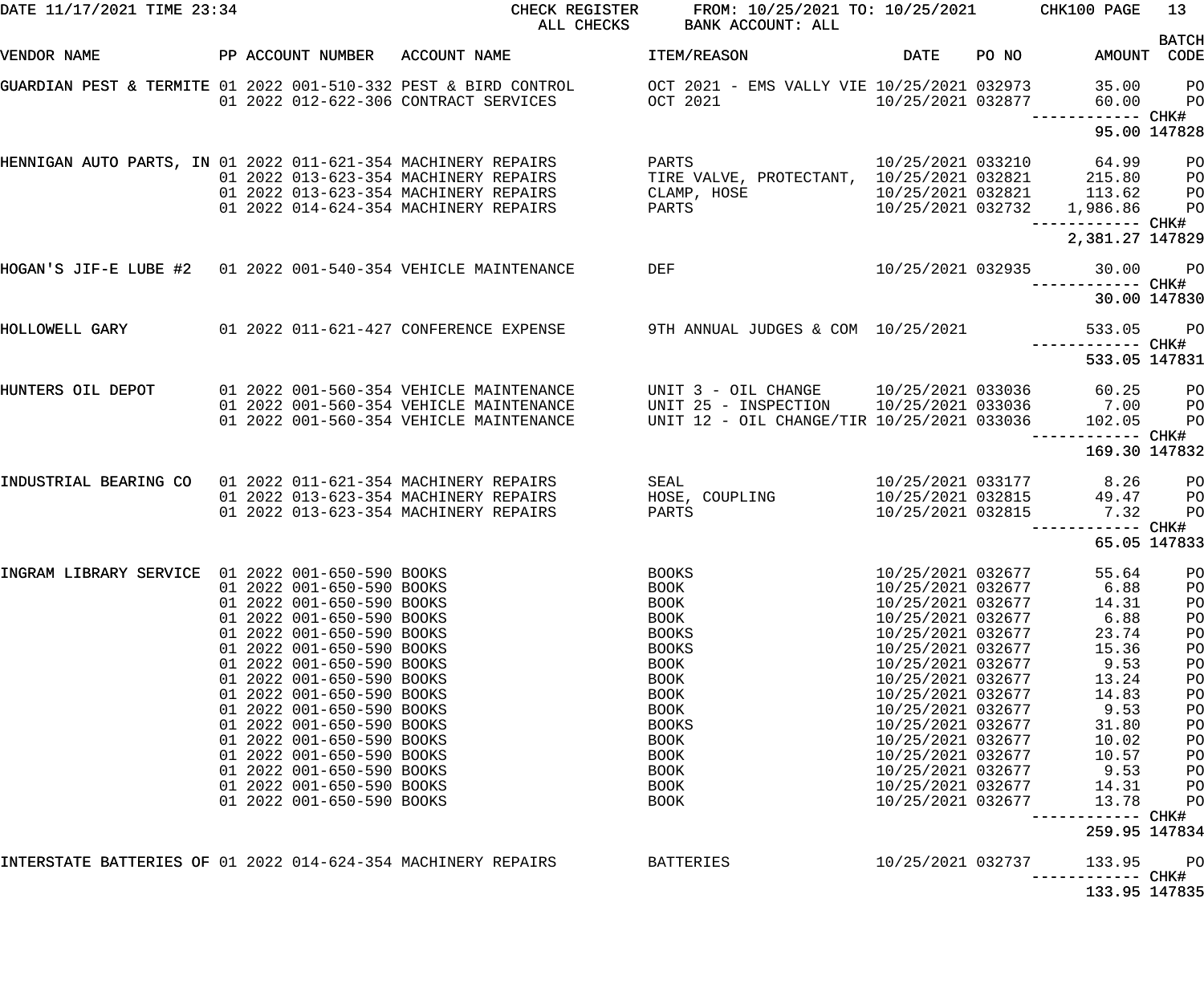| DATE 11/17/2021 TIME 23:34                                        |                                                                                         |              | CHECK REGISTER<br>ALL CHECKS                                               |                      | FROM: 10/25/2021 TO: 10/25/2021<br>BANK ACCOUNT: ALL                                     |                                        |       | CHK100 PAGE                           | 14                               |
|-------------------------------------------------------------------|-----------------------------------------------------------------------------------------|--------------|----------------------------------------------------------------------------|----------------------|------------------------------------------------------------------------------------------|----------------------------------------|-------|---------------------------------------|----------------------------------|
| VENDOR NAME                                                       | PP ACCOUNT NUMBER                                                                       | ACCOUNT NAME |                                                                            | ITEM/REASON          |                                                                                          | <b>DATE</b>                            | PO NO | AMOUNT                                | <b>BATCH</b><br>CODE             |
| JOBMATCH LLC                                                      | 01 2022 001-498-390 SUBSCRIPTIONS                                                       |              |                                                                            |                      | ANNUAL ONBOARDING FEE                                                                    | 10/25/2021 033147                      |       | 3,000.00<br>------------ CHK#         | $P$ O                            |
|                                                                   |                                                                                         |              |                                                                            |                      |                                                                                          |                                        |       | 3,000.00 147836                       |                                  |
| KIMBALL MIDWEST                                                   | 01 2022 014-624-354 MACHINERY REPAIRS<br>01 2022 011-621-354 MACHINERY REPAIRS          |              |                                                                            | PARTS<br>PARTS       |                                                                                          | 10/25/2021 032743<br>10/25/2021 033152 |       | 89.25<br>121.25                       | P <sub>O</sub><br>P <sub>O</sub> |
|                                                                   | 01 2022 014-624-300 SUPPLIES & HARDWARE                                                 |              |                                                                            | SUPPLIES             |                                                                                          | 10/25/2021 032743                      |       | 34.25<br>------------ CHK#            | PO                               |
|                                                                   |                                                                                         |              |                                                                            |                      |                                                                                          |                                        |       | 244.75 147837                         |                                  |
| KLEMENT LEON                                                      |                                                                                         |              | 01 2022 014-624-427 CONFERENCE EXPENSE 39TH ANNUAL COUNTY JUDGE 10/25/2021 |                      |                                                                                          |                                        |       | 890.78<br>------------ CHK#           | P <sub>O</sub>                   |
|                                                                   |                                                                                         |              |                                                                            |                      |                                                                                          |                                        |       | 890.78 147838                         |                                  |
| KYOCERA DOCUMENT SOLUTI 01 2022 001-409-463 COPY MACHINE RENTAL   | 01 2022 001-409-463 COPY MACHINE RENTAL                                                 |              |                                                                            |                      | OVERAGES COLOR COPIES OC 10/25/2021 032998<br>OCT 2020 - COUNTY ATTORN 10/25/2021 032998 |                                        |       | 131.09<br>219.30<br>------------ CHK# | PO<br>PO                         |
|                                                                   |                                                                                         |              |                                                                            |                      |                                                                                          |                                        |       | 350.39 147839                         |                                  |
| LABATT FOOD SERVICE LLC 01 2022 001-561-333 FOOD FOR JAIL         | 01 2022 001-561-333 FOOD FOR JAIL                                                       |              |                                                                            | CREDIT<br>CREDIT     |                                                                                          | 10/25/2021<br>10/25/2021               |       | 49.50-<br>$26.23-$                    | PO<br>PO                         |
|                                                                   | 01 2022 001-561-333 FOOD FOR JAIL<br>01 2022 001-561-333 FOOD FOR JAIL                  |              |                                                                            | CREDIT<br>JAIL FOOD  |                                                                                          | 10/25/2021<br>10/25/2021 032959        |       | $25.66-$<br>3,691.12                  | PO<br>PO                         |
|                                                                   | 01 2022 001-561-333 FOOD FOR JAIL                                                       |              |                                                                            | JAIL FOOD            |                                                                                          | 10/25/2021 032959                      |       | 4,519.79                              | PO                               |
|                                                                   | 01 2022 001-561-333 FOOD FOR JAIL<br>01 2022 001-561-338 KITCHEN SUPPLIES               |              |                                                                            | JAIL FOOD            | KITCHEN SUPPLIES                                                                         | 10/25/2021 032959<br>10/25/2021 033055 |       | 4,506.33<br>181.38                    | PO<br>PO                         |
|                                                                   | 01 2022 001-561-337 CLEANING SUPPLIES                                                   |              |                                                                            | CLEANING SUPPLIES    |                                                                                          | 10/25/2021 033055                      |       | 138.12                                | PO                               |
|                                                                   | 01 2022 001-561-333 FOOD FOR JAIL                                                       |              |                                                                            | CREDIT               |                                                                                          | 10/25/2021                             |       | $8.82-$<br>------------ CHK#          | PO                               |
|                                                                   |                                                                                         |              |                                                                            |                      |                                                                                          |                                        |       | 12,926.53 147840                      |                                  |
| LAKE KIOWA MEDICAL CLIN 01 2022 001-561-391 PRISONER MEDICAL CARE |                                                                                         |              |                                                                            | NOVEMBER 2021        |                                                                                          | 10/25/2021 032955                      |       | 4,000.00<br>------------ CHK#         | PO                               |
|                                                                   |                                                                                         |              |                                                                            |                      |                                                                                          |                                        |       | 4,000.00 147841                       |                                  |
| LEWIS DOUGLAS T MD                                                | 01  2022  001-540-491 EMS  MEDICAL DIRECTOR<br>01 2022 001-409-491 COUNTY HEALTH DOCTOR |              |                                                                            | NOV 2021<br>NOV 2020 |                                                                                          | 10/25/2021 033002<br>10/25/2021 033001 |       | 2,188.08 PO<br>50.00 PO               |                                  |
|                                                                   |                                                                                         |              |                                                                            |                      |                                                                                          |                                        |       | ----------- CHK#<br>2,238.08 147842   |                                  |
| LUBE PLUS INC                                                     | 01 2022 013-623-330 FUEL & OIL                                                          |              |                                                                            | DEF                  |                                                                                          | 10/25/2021 032804                      |       | 400.00<br>----------- CHK#            | PO <sub>1</sub>                  |
|                                                                   |                                                                                         |              |                                                                            |                      |                                                                                          |                                        |       | 400.00 147843                         |                                  |
| M & W OIL FIELD SUPPLY 01 2022 014-624-354 MACHINERY REPAIRS      |                                                                                         |              |                                                                            | PARTS                |                                                                                          | 10/25/2021 032746                      |       | 33.31 PO                              |                                  |
|                                                                   |                                                                                         |              |                                                                            |                      |                                                                                          |                                        |       | 33.31 147844                          |                                  |
| MCCOYS BUILDING SUPPLY 01 2022 011-621-300 SUPPLIES & HARDWARE    |                                                                                         |              |                                                                            |                      | CONCRETE SLOPED END W BA 10/25/2021 033181                                               |                                        |       | 1,800.95 PO<br>------------ CHK#      |                                  |
|                                                                   |                                                                                         |              |                                                                            |                      |                                                                                          |                                        |       | 1,800.95 147845                       |                                  |
| MHC KENWORTH                                                      | 01 2022 012-622-354 MACHINERY REPAIRS                                                   |              |                                                                            | PARTS                |                                                                                          | 10/25/2021 033250                      |       | 963.98                                | P <sub>O</sub>                   |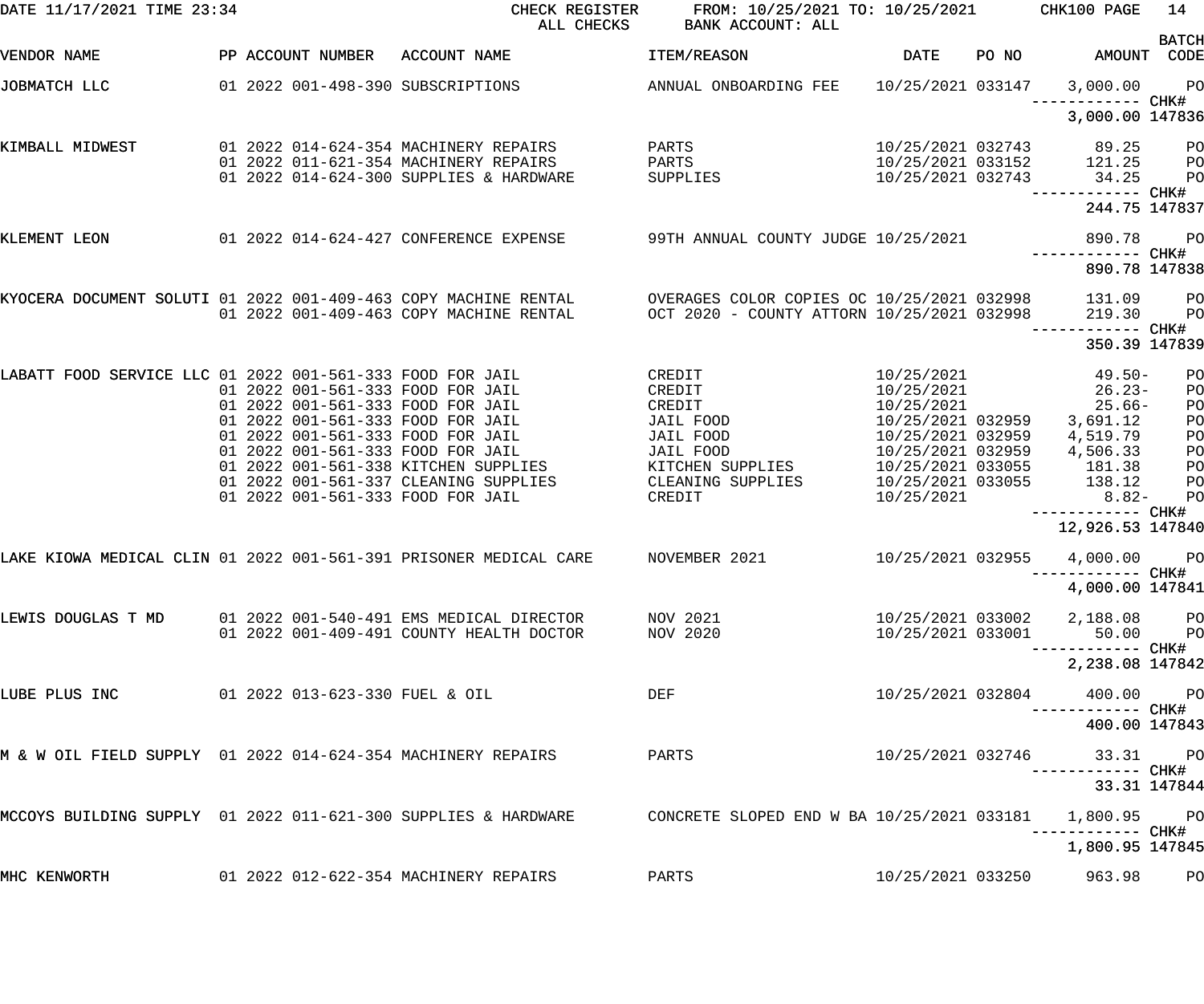| DATE 11/17/2021 TIME 23:34                                                 |  |                              |                                                                                        | CHECK REGISTER<br>ALL CHECKS | FROM: 10/25/2021 TO: 10/25/2021 CHK100 PAGE<br><b>BANK ACCOUNT: ALL</b>                                  |                                        |       |                                              | 15<br><b>BATCH</b>   |
|----------------------------------------------------------------------------|--|------------------------------|----------------------------------------------------------------------------------------|------------------------------|----------------------------------------------------------------------------------------------------------|----------------------------------------|-------|----------------------------------------------|----------------------|
| VENDOR NAME                                                                |  |                              | PP ACCOUNT NUMBER ACCOUNT NAME                                                         |                              | ITEM/REASON                                                                                              | DATE                                   | PO NO | AMOUNT                                       | CODE                 |
|                                                                            |  |                              | 01 2022 014-624-354 MACHINERY REPAIRS                                                  |                              | ABSORBER S-HOCK 10/25/2021 032752                                                                        |                                        |       | 641.35<br>------------ CHK#                  | $P$ O                |
|                                                                            |  |                              |                                                                                        |                              |                                                                                                          |                                        |       | 1,605.33 147846                              |                      |
| MIDWEST TAPE LLC                                                           |  |                              | 01 2022 001-650-592 AUDIO VISUAL MATERIAL                                              |                              | THE BUTLER                                                                                               | 10/25/2021 032675                      |       | 179.95                                       | PO                   |
|                                                                            |  |                              | 01 2022 001-650-592 AUDIO VISUAL MATERIAL<br>01 2022 001-650-592 AUDIO VISUAL MATERIAL |                              | IN THE EARTH<br>FREE GUY                                                                                 | 10/25/2021 032675<br>10/25/2021 032675 |       | 12.39                                        | P <sub>O</sub><br>PO |
|                                                                            |  |                              | 01 2022 001-650-592 AUDIO VISUAL MATERIAL                                              |                              | THE BOOK OF MAGIC                                                                                        | 10/25/2021 032675                      |       | $47.28$<br>$164.95$                          | P <sub>O</sub>       |
|                                                                            |  |                              |                                                                                        |                              |                                                                                                          |                                        |       | ------------ CHK#                            |                      |
|                                                                            |  |                              |                                                                                        |                              |                                                                                                          |                                        |       | 404.57 147847                                |                      |
| MUENSTER GARDEN CENTER 01 2022 014-624-300 SUPPLIES & HARDWARE FUEL 6 PACK |  |                              |                                                                                        |                              |                                                                                                          |                                        |       | 10/25/2021 032755 65.98<br>------------ CHK# | $P$ O                |
|                                                                            |  |                              |                                                                                        |                              |                                                                                                          |                                        |       |                                              | 65.98 147848         |
| NORTH TEXAS CRUSHED STO 01 2022 014-624-302 GRAVEL                         |  |                              |                                                                                        |                              | GRADE 2 BASE                                                                                             |                                        |       | 10/25/2021 032758 4,767.78                   | <b>PO</b>            |
|                                                                            |  |                              |                                                                                        |                              |                                                                                                          |                                        |       | ------------ CHK#<br>4,767.78 147849         |                      |
|                                                                            |  |                              |                                                                                        |                              | NORTHERN TOOL & EQUIPME 01 2022 014-624-300 SUPPLIES & HARDWARE ADVANTAGE 1 YEAR 10/25/2021 032760 39.00 |                                        |       |                                              | P <sub>O</sub>       |
|                                                                            |  |                              | 01 2022 012-622-354 MACHINERY REPAIRS                                                  |                              | OIL DRAIN WITH 12V PUMP 10/25/2021 033262                                                                |                                        |       | 699.98<br>------------ CHK#                  | P <sub>O</sub>       |
|                                                                            |  |                              |                                                                                        |                              |                                                                                                          |                                        |       | 738.98 147850                                |                      |
| OFFICE DEPOT                                                               |  |                              | 01 2022 001-403-410 ELECTION EXPENSE                                                   |                              | FOLDERS                                                                                                  | 10/25/2021 32625                       |       | 8.82                                         | PO                   |
|                                                                            |  | 01 2022 001-411-310 SUPPLIES |                                                                                        |                              | OFFICE SUPPLIES                                                                                          | 10/25/2021 32632                       |       | 51.16                                        | PO                   |
|                                                                            |  |                              | 01 2022 001-403-310 OFFICE SUPPLIES<br>01 2022 001-403-410 ELECTION EXPENSE            |                              | LAMINATIONG SHEETS LETTE 10/25/2021 033249                                                               | 10/25/2021 033249                      |       | 12.42<br>16.98                               | PO                   |
|                                                                            |  |                              | 01 2022 001-427-310 OFFICE SUPPLIES                                                    |                              | LAMINATING SHEETS<br>OFFICE PENS GEL                                                                     | 10/25/2021 033249                      |       | 24.14                                        | PO<br>PO             |
|                                                                            |  |                              | 01 2022 001-403-410 ELECTION EXPENSE                                                   |                              | ZIP TIES FOR VOTING TABL 10/25/2021 033249                                                               |                                        |       | 19.98                                        | PO                   |
|                                                                            |  |                              | 01 2022 001-403-410 ELECTION EXPENSE                                                   |                              | REINFORCEMENT LABELS                                                                                     | 10/25/2021 033249                      |       | 9.18                                         | PO                   |
|                                                                            |  |                              |                                                                                        |                              |                                                                                                          |                                        |       |                                              |                      |
|                                                                            |  |                              |                                                                                        |                              |                                                                                                          |                                        |       | 142.68 147851                                |                      |
| OREILLY AUTOMOTIVE ENTE 01 2022 012-622-354 MACHINERY REPAIRS              |  |                              |                                                                                        |                              | PARTS                                                                                                    | 10/25/2021 032888                      |       | 290.71                                       | PO                   |
|                                                                            |  |                              | 01 2022 012-622-354 MACHINERY REPAIRS                                                  |                              | PARTS                                                                                                    | 10/25/2021 032888                      |       | 233.11                                       | PO                   |
|                                                                            |  |                              | 01 2022 012-622-354 MACHINERY REPAIRS<br>01 2022 011-621-354 MACHINERY REPAIRS         |                              | PARTS                                                                                                    | 10/25/2021 032888<br>10/25/2021 033186 |       | 252.15<br>7.19                               | PO                   |
|                                                                            |  |                              | 01 2022 012-622-354 MACHINERY REPAIRS                                                  |                              | OIL FILTER<br>AIR FILTER                                                                                 | 10/25/2021 032888                      |       | 104.82                                       | PO<br>PO             |
|                                                                            |  |                              | 01 2022 012-622-354 MACHINERY REPAIRS                                                  |                              | WIPER BLADE                                                                                              | 10/25/2021 032888                      |       | 37.38                                        | PO                   |
|                                                                            |  |                              | 01 2022 012-622-354 MACHINERY REPAIRS                                                  |                              | SEALED BEAM                                                                                              | 10/25/2021 032888                      |       | 20.38                                        | PO                   |
|                                                                            |  |                              | 01 2022 012-622-354 MACHINERY REPAIRS                                                  |                              | WIPER BLADE                                                                                              | 10/25/2021 032888                      |       | 44.98                                        | PO                   |
|                                                                            |  |                              |                                                                                        |                              |                                                                                                          |                                        |       | ------------ CHK#<br>990.72 147852           |                      |
|                                                                            |  |                              |                                                                                        |                              |                                                                                                          |                                        |       |                                              |                      |
| OVERDRIVE INC                                                              |  |                              | 01 2022 001-650-591 PERIODICALS<br>01 2022 001-650-591 PERIODICALS                     |                              | E AUDIO BOOKS<br>E AUDIO BOOKS                                                                           | 10/25/2021 032982<br>10/25/2021 032982 |       | 33.25<br>198.42                              | PO<br>PO             |
|                                                                            |  | 01 2022 001-650-590 BOOKS    |                                                                                        |                              | EBOOKS                                                                                                   | 10/25/2021 032683                      |       | 167.97                                       | PO                   |
|                                                                            |  | 01 2022 001-650-590 BOOKS    |                                                                                        |                              | EBOOKS                                                                                                   | 10/25/2021 032683                      |       | 60.49                                        | PO                   |
|                                                                            |  | 01 2022 001-650-590 BOOKS    |                                                                                        |                              | EBOOKS                                                                                                   | 10/25/2021 032683                      |       | 55.00                                        | PO                   |
|                                                                            |  | 01 2022 001-650-590 BOOKS    |                                                                                        |                              | EBOOKS                                                                                                   | 10/25/2021 032683                      |       | 43.45                                        | PO                   |
|                                                                            |  |                              |                                                                                        |                              |                                                                                                          |                                        |       | ------------ CHK#                            |                      |
|                                                                            |  |                              |                                                                                        |                              |                                                                                                          |                                        |       | 558.58 147853                                |                      |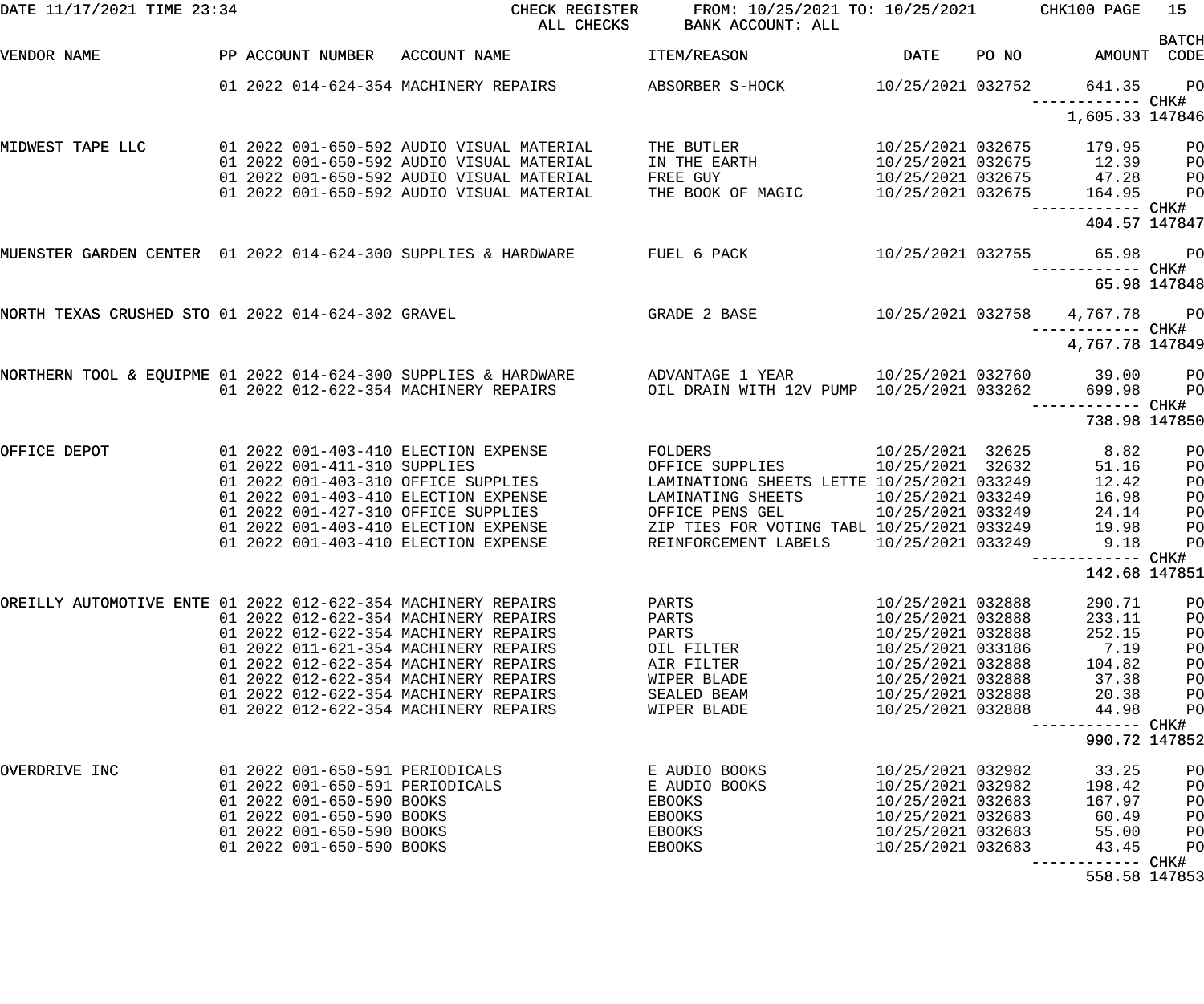| DATE 11/17/2021 TIME 23:34                                       |                                                                                              | CHECK REGISTER<br>ALL CHECKS           | FROM: 10/25/2021 TO: 10/25/2021 CHK100 PAGE<br>BANK ACCOUNT: ALL |                                        |       |                                                                            | 16                               |
|------------------------------------------------------------------|----------------------------------------------------------------------------------------------|----------------------------------------|------------------------------------------------------------------|----------------------------------------|-------|----------------------------------------------------------------------------|----------------------------------|
| VENDOR NAME                                                      | PP ACCOUNT NUMBER                                                                            | ACCOUNT NAME                           | ITEM/REASON                                                      | DATE                                   | PO NO | AMOUNT CODE                                                                | <b>BATCH</b>                     |
| OVERLAND MAT & MFG INC 01 2022 011-621-309 ASPHALT               |                                                                                              |                                        | S4 64-22                                                         |                                        |       | 10/25/2021 033187 3,017.19 PO<br>——————————— CHK#                          |                                  |
|                                                                  |                                                                                              |                                        |                                                                  |                                        |       | 3,017.19 147854                                                            |                                  |
| PAST AND BLAST INC 02 2022 028-571-459 AMMUNITION                |                                                                                              |                                        | AMMO                                                             | 10/25/2021 032570                      |       | 663.30 PO                                                                  |                                  |
|                                                                  |                                                                                              |                                        |                                                                  |                                        |       | 663.30 147855                                                              |                                  |
| PAYEUR STEPHANIE                                                 |                                                                                              | 01 2022 001-560-429 TRAINING & SCHOOLS | SHERIFF ADMIN CONFERENC 10/25/2021                               |                                        |       | 180.00 PO<br>------------ CHK#                                             |                                  |
|                                                                  |                                                                                              |                                        |                                                                  |                                        |       | 180.00 147856                                                              |                                  |
| PENWORTHY THE COMPANY 01 2022 001-650-590 BOOKS                  |                                                                                              |                                        | <b>BOOKS</b>                                                     | 10/25/2021 032678                      |       | 265.94 PO                                                                  |                                  |
|                                                                  |                                                                                              |                                        |                                                                  |                                        |       | 265.94 147857                                                              |                                  |
| PINNACLE HEALTH TECHNOL 02 2022 028-571-499 MISCELLANEOUS        |                                                                                              | 02 2022 028-571-499 MISCELLANEOUS      | WILLIS PHYSICAL<br>WILLIS DRUG SCREEN                            | 10/25/2021 032639<br>10/25/2021 032639 |       | 150.00<br>65.00                                                            | <b>PO</b><br><b>PO</b>           |
|                                                                  |                                                                                              |                                        |                                                                  |                                        |       | 215.00 147858                                                              |                                  |
| PREMIER TRUCK GROUP 01 2022 014-624-354 MACHINERY REPAIRS        |                                                                                              |                                        | REPAIRS                                                          | 10/25/2021 032765                      |       | 853.88 PO                                                                  |                                  |
|                                                                  |                                                                                              |                                        |                                                                  |                                        |       | 853.88 147859                                                              |                                  |
| PROTECTION ONE ALARM MO 01 2022 001-409-460 RENT                 |                                                                                              |                                        | NOV 2021                                                         |                                        |       | 10/25/2021 032964 81.68 PO<br>------------ CHK#                            |                                  |
|                                                                  |                                                                                              |                                        |                                                                  |                                        |       | 81.68 147860                                                               |                                  |
| REINERT PAPER & CHEMICA 01 2022 001-561-337 CLEANING SUPPLIES    |                                                                                              | 01 2022 001-561-337 CLEANING SUPPLIES  | CLEANING SUPPLIES<br>CLEANING SUPPLIES                           | 10/25/2021 033057                      |       | 10/25/2021 033057 1,051.80 PO<br>388.92<br>—————————— CHK#                 | PO <sub>1</sub>                  |
|                                                                  |                                                                                              |                                        |                                                                  |                                        |       | 1,440.72 147861                                                            |                                  |
| ROBERTSON & MOSS ATTORN 01 2022 001-207-100 DUE TO OTHERS        |                                                                                              |                                        | OVERPAYMENT SHERIFF SAL 10/25/2021                               |                                        |       | 124.00                                                                     | $P$ O                            |
|                                                                  |                                                                                              |                                        |                                                                  |                                        |       | 124.00 147862                                                              |                                  |
| ROOKER ASPHALT CORP                                              | 01 2022 012-622-312 ROAD OIL<br>01 2022 012-622-312 ROAD OIL<br>01 2022 012-622-312 ROAD OIL |                                        | MC-8000<br>MC-3000<br>MC-3000                                    | 10/25/2021 033120                      |       | 10/25/2021 033120 16,199.20<br>10/25/2021 033120 15,120.00 PO<br>16,099.20 | P <sub>O</sub><br>P <sub>O</sub> |
|                                                                  |                                                                                              |                                        |                                                                  |                                        |       | ---------- CHK#<br>47, 418.40 147863                                       |                                  |
| SAM PACKS FORD COUNTRY 01 2022 013-623-570 MACHINERY & EQUIPMENT |                                                                                              |                                        | 2021 FORD F150                                                   | 10/25/2021 033142                      |       | 49,971.75<br>----------- CHK#                                              | <b>PO</b>                        |
|                                                                  |                                                                                              |                                        |                                                                  |                                        |       | 49,971.75 147864                                                           |                                  |
| SCHAD & PULTE WELDING S 01 2022 001-540-347 OXYGEN               |                                                                                              |                                        | OXYGEN                                                           | 10/25/2021 032924                      |       | 104.00                                                                     | $P$ O                            |
|                                                                  |                                                                                              |                                        |                                                                  |                                        |       | 104.00 147865                                                              |                                  |
| SCHILLING TIRE & LUBE L 01 2022 013-623-303 TIRES & TIRE REPAIRS |                                                                                              |                                        | TUBE                                                             | 10/25/2021 032903                      |       | 87.99                                                                      | PO                               |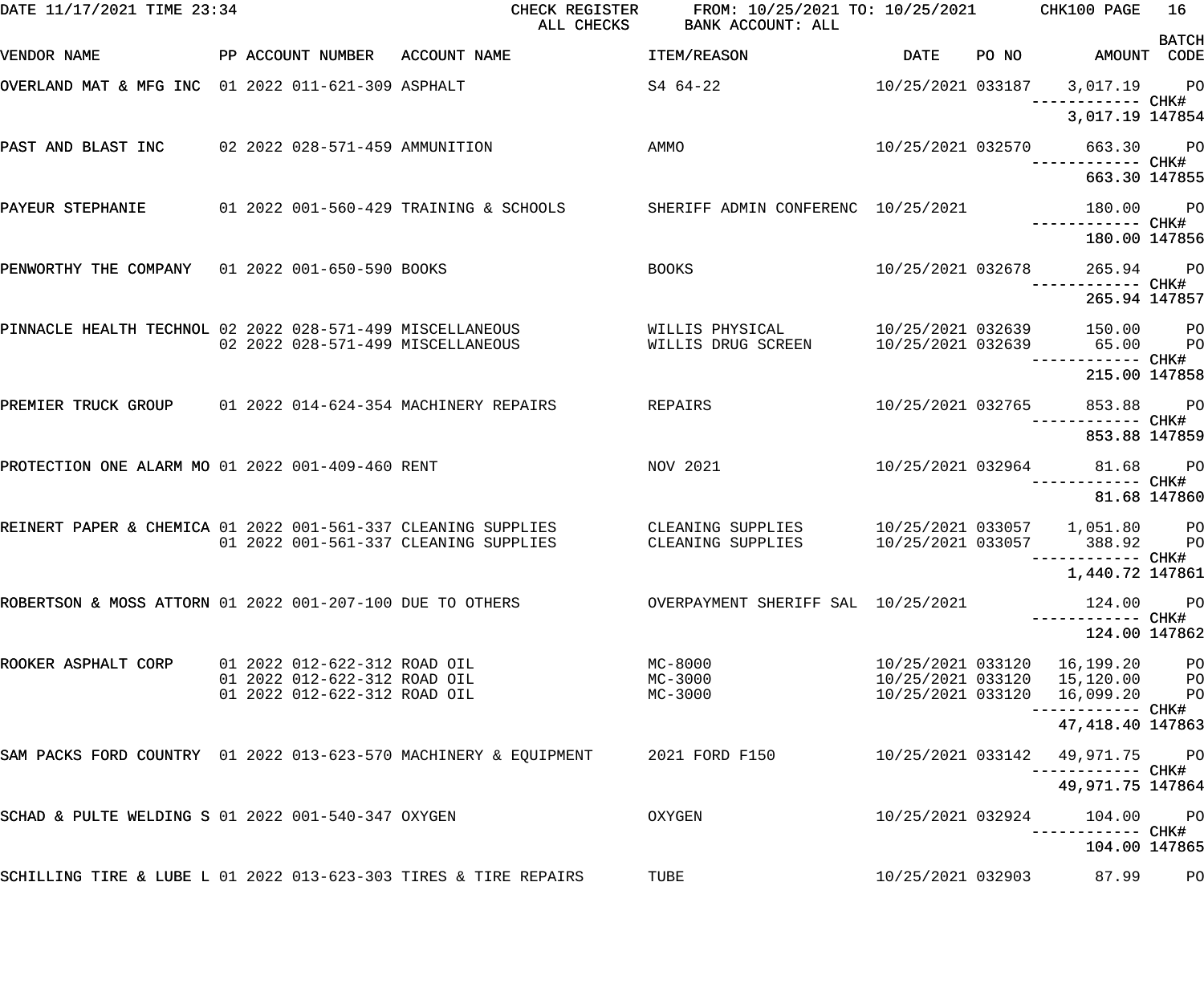| DATE 11/17/2021 TIME 23:34                                 |  | CHECK REGISTER<br>ALL CHECKS BANK ACCOUNT: ALL                                                                                                                                                                                               |                                                                                                                                                                                                                                            | FROM: 10/25/2021 TO: 10/25/2021 CHK100 PAGE                                                                                                                              | 17                                                                                                                                                                   |                                                                                            |                                              |
|------------------------------------------------------------|--|----------------------------------------------------------------------------------------------------------------------------------------------------------------------------------------------------------------------------------------------|--------------------------------------------------------------------------------------------------------------------------------------------------------------------------------------------------------------------------------------------|--------------------------------------------------------------------------------------------------------------------------------------------------------------------------|----------------------------------------------------------------------------------------------------------------------------------------------------------------------|--------------------------------------------------------------------------------------------|----------------------------------------------|
| VENDOR NAME                                                |  |                                                                                                                                                                                                                                              | PP ACCOUNT NUMBER ACCOUNT NAME                                                                                                                                                                                                             | <b>ITEM/REASON</b>                                                                                                                                                       |                                                                                                                                                                      | DATE PO NO AMOUNT CODE                                                                     | <b>BATCH</b>                                 |
|                                                            |  |                                                                                                                                                                                                                                              | 01 2022 013-623-303 TIRES & TIRE REPAIRS REPAIR TIRE 10/25/2021 032903 40.00                                                                                                                                                               |                                                                                                                                                                          |                                                                                                                                                                      | ------------ CHK#                                                                          | PO <sub>1</sub>                              |
|                                                            |  |                                                                                                                                                                                                                                              |                                                                                                                                                                                                                                            |                                                                                                                                                                          |                                                                                                                                                                      | 127.99 147866                                                                              |                                              |
|                                                            |  |                                                                                                                                                                                                                                              | SEWELL USELTON INSURANC 01 2022 001-560-480 BONDS - EMPLOYEES                                                                                                                                                                              | SIMS BOND<br>OVER WEIGHT PERMIT BOND 10/25/2021 033148<br>OVER WEIGHT PERMIT BOND 10/25/2021 033148                                                                      | 10/25/2021 033118                                                                                                                                                    | 92.50<br>37.50<br>37.50                                                                    | P <sub>O</sub><br>PO<br>PO                   |
|                                                            |  |                                                                                                                                                                                                                                              | 01 2022 011-621-499 MISCELLANEOUS<br>01 2022 012-622-499 MISCELLANEOUS<br>01 2022 013-623-499 MISCELLANEOUS<br>01 2022 013-623-499 MISCELLANEOUS<br>02 2022 014-624-499 MISCELLANEOUS<br>02 2022 014-624-499 MISCELLANEOUS<br>02 2022 014- |                                                                                                                                                                          |                                                                                                                                                                      | 37.50<br>37.50<br>92.50                                                                    | PO<br>PO<br>PO                               |
|                                                            |  |                                                                                                                                                                                                                                              | 01 2022 001-570-480 BONDS<br>01 2022 001-570-480 BONDS<br>01 2022 001-560-480 BONDS - EMPLOYEES BOND RENEWAL DUANA G CAR 10/25/2021 033119<br>01 2022 001-560-480 BONDS - EMPLOYEES EMERSON HART - BOND 10/25/2021 033118                  |                                                                                                                                                                          |                                                                                                                                                                      | 92.50<br>92.50<br>------------ CHK#                                                        | P <sub>O</sub><br>P <sub>O</sub>             |
|                                                            |  |                                                                                                                                                                                                                                              |                                                                                                                                                                                                                                            |                                                                                                                                                                          |                                                                                                                                                                      | 520.00 147867                                                                              |                                              |
|                                                            |  |                                                                                                                                                                                                                                              | SOUTHERN COMPUTER WAREH 02 2022 028-571-310 OFFICE SUPPLIES THE PRINTERS 10/25/2021 32510 2,072.70 PO                                                                                                                                      |                                                                                                                                                                          |                                                                                                                                                                      | ------------ CHK#                                                                          |                                              |
|                                                            |  |                                                                                                                                                                                                                                              |                                                                                                                                                                                                                                            |                                                                                                                                                                          |                                                                                                                                                                      | 2,072.70 147868                                                                            |                                              |
| STARNES STEVE                                              |  |                                                                                                                                                                                                                                              | 01  2022  001-400-427  CONFERENCE EXPENSE  COUNTY JUDGES & COMMIS  10/25/2021                                                                                                                                                              |                                                                                                                                                                          |                                                                                                                                                                      | 961.37 PO<br>------------ CHK#                                                             |                                              |
|                                                            |  |                                                                                                                                                                                                                                              |                                                                                                                                                                                                                                            |                                                                                                                                                                          |                                                                                                                                                                      | 961.37 147869                                                                              |                                              |
| TAGITM                                                     |  |                                                                                                                                                                                                                                              | 01 2022 001-503-481 ASSN DUES TEARLY MEMBERSHIP 10/25/2021 033277                                                                                                                                                                          |                                                                                                                                                                          |                                                                                                                                                                      | 175.00 PO<br>------------ CHK#                                                             |                                              |
|                                                            |  |                                                                                                                                                                                                                                              |                                                                                                                                                                                                                                            |                                                                                                                                                                          |                                                                                                                                                                      | 175.00 147870                                                                              |                                              |
| TDCAA NOW TRUST FUND 01 2022 001-475-590 BOOKS             |  |                                                                                                                                                                                                                                              |                                                                                                                                                                                                                                            |                                                                                                                                                                          | 10/25/2021 32225<br>10/25/2021 32540                                                                                                                                 | 200.00 PO<br>200.00                                                                        | <b>PO</b>                                    |
|                                                            |  |                                                                                                                                                                                                                                              |                                                                                                                                                                                                                                            |                                                                                                                                                                          |                                                                                                                                                                      | 400.00 147871                                                                              |                                              |
| TEXAS DEPARTMENT OF CRI 01 2022 001-207-100 DUE TO OTHERS  |  |                                                                                                                                                                                                                                              |                                                                                                                                                                                                                                            | OVERPAYMENT INMATE TRUS 10/25/2021                                                                                                                                       |                                                                                                                                                                      | 67.49 PO<br>------------ CHK#                                                              |                                              |
|                                                            |  |                                                                                                                                                                                                                                              |                                                                                                                                                                                                                                            |                                                                                                                                                                          |                                                                                                                                                                      |                                                                                            | 67.49 147872                                 |
| TEXAS DEPT OF HEALTH-BV 01 2022 001-340-700 DISTRICT CLERK |  |                                                                                                                                                                                                                                              |                                                                                                                                                                                                                                            | ITIO A CHILD                                                                                                                                                             | 10/25/2021                                                                                                                                                           | 15.00                                                                                      | P <sub>O</sub>                               |
|                                                            |  |                                                                                                                                                                                                                                              |                                                                                                                                                                                                                                            |                                                                                                                                                                          |                                                                                                                                                                      |                                                                                            | 15.00 147873                                 |
| TEXAS STAR EMBROIDERY 01 2022 001-540-392 UNIFORMS         |  |                                                                                                                                                                                                                                              |                                                                                                                                                                                                                                            | J RAUSCHUBER                                                                                                                                                             | 10/25/2021 032922                                                                                                                                                    | 28.00<br>------------                                                                      | P <sub>O</sub><br>CHK#                       |
|                                                            |  |                                                                                                                                                                                                                                              |                                                                                                                                                                                                                                            |                                                                                                                                                                          |                                                                                                                                                                      |                                                                                            | 28.00 147874                                 |
| THOMPSON J R INC                                           |  | 01 2022 011-621-302 GRAVEL<br>01 2022 011-621-302 GRAVEL<br>01 2022 011-621-302 GRAVEL<br>01 2022 011-621-302 GRAVEL<br>01 2022 011-621-302 GRAVEL<br>01 2022 011-621-302 GRAVEL<br>01 2022 013-623-302 GRAVEL<br>01 2022 013-623-302 GRAVEL |                                                                                                                                                                                                                                            | 1 1/2" CRUSHER<br>$1\;1/2$ " CRUSHER<br>$1\;1/2$ " CRUSHER<br>$1\ 1/2$ " CRUSHER<br>$1\ 1/2$ " CRUSHER<br>$1\;1/2$ " CRUSHER<br>$1\;1/2$ " CRUSHER<br>$1\;1/2$ " CRUSHER | 10/25/2021 033218<br>10/25/2021 033218<br>10/25/2021 033218<br>10/25/2021 033218<br>10/25/2021 033218<br>10/25/2021 033218<br>10/25/2021 032810<br>10/25/2021 032810 | 1,996.68<br>1,195.06<br>1,854.71<br>691.44<br>1,051.21<br>2,068.45<br>2,469.85<br>2,122.08 | PO<br>PO<br>PO<br>PO<br>PO<br>PO<br>PO<br>PO |
|                                                            |  | 01 2022 013-623-302 GRAVEL                                                                                                                                                                                                                   |                                                                                                                                                                                                                                            | $1\frac{1}{2}$ CRUSHER                                                                                                                                                   | 10/25/2021 032810                                                                                                                                                    | 3,258.37                                                                                   | PO                                           |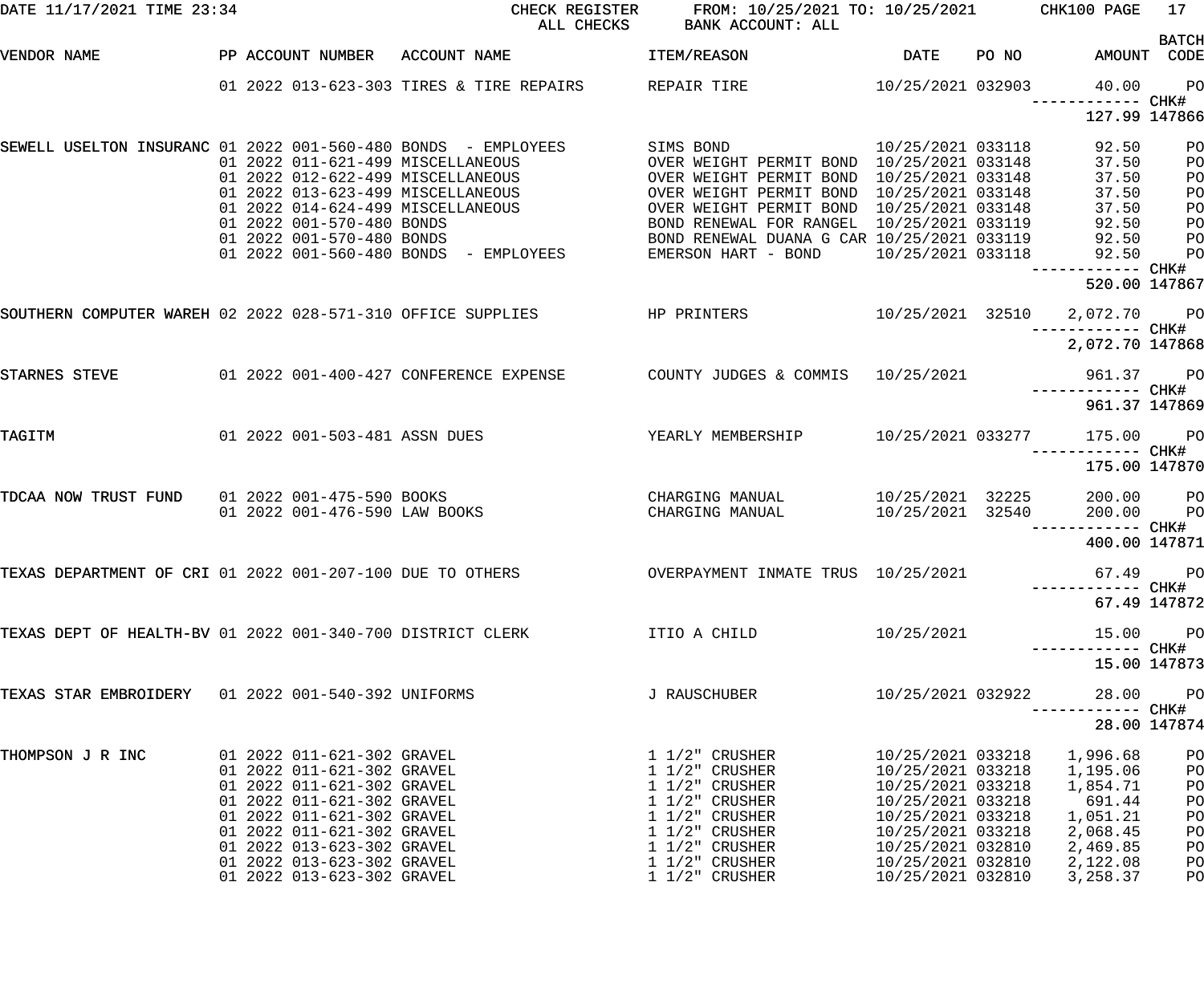| DATE 11/17/2021 TIME 23:34                                    |  |                                                                                                                                  | CHECK REGISTER<br>ALL CHECKS                                                                                          | FROM: 10/25/2021 TO: 10/25/2021<br>BANK ACCOUNT: ALL                                                  |                                                             |       | CHK100 PAGE                                                                           | 18<br><b>BATCH</b>                                 |
|---------------------------------------------------------------|--|----------------------------------------------------------------------------------------------------------------------------------|-----------------------------------------------------------------------------------------------------------------------|-------------------------------------------------------------------------------------------------------|-------------------------------------------------------------|-------|---------------------------------------------------------------------------------------|----------------------------------------------------|
| VENDOR NAME                                                   |  |                                                                                                                                  | PP ACCOUNT NUMBER ACCOUNT NAME                                                                                        | ITEM/REASON                                                                                           | DATE                                                        | PO NO | AMOUNT CODE                                                                           |                                                    |
|                                                               |  | 01 2022 013-623-302 GRAVEL<br>01 2022 013-623-302 GRAVEL                                                                         |                                                                                                                       | $1\ 1/2$ " CRUSHER<br>1 1/2" CRUSHER                                                                  |                                                             |       | 10/25/2021 032810 2,616.57 PO<br>10/25/2021 032810 2,461.83 PO                        |                                                    |
|                                                               |  |                                                                                                                                  |                                                                                                                       |                                                                                                       |                                                             |       | 21,786.25 147875                                                                      |                                                    |
| TIPTON JEREMY                                                 |  |                                                                                                                                  | 02 2022 028-571-390 SUBSCRIPTIONS<br><b>OCT 2021</b>                                                                  |                                                                                                       | 10/25/2021 032566                                           |       | 200.00                                                                                | <b>PO</b>                                          |
|                                                               |  |                                                                                                                                  |                                                                                                                       |                                                                                                       |                                                             |       | 200.00 147876                                                                         |                                                    |
| TRACTOR SUPPLY PLAN                                           |  |                                                                                                                                  | 01 2022 011-621-300 SUPPLIES & HARDWARE<br>01 2022 011-621-354 MACHINERY REPAIRS<br>01 2022 001-582-499 MISCELLANEOUS | WINDSHIELD WASH<br>GREASE<br>DOG FOOD                                                                 | 10/25/2021 033174<br>10/25/2021 033174<br>10/25/2021 033117 |       | 33.90 PO<br>31.80<br>48.99                                                            | $P$ O<br>PO                                        |
|                                                               |  |                                                                                                                                  |                                                                                                                       |                                                                                                       |                                                             |       | ------ CHK#<br>114.69 147877                                                          |                                                    |
| TRADE CREDIT SERVICES 01 2022 001-540-310 OFFICE SUPPLIES     |  |                                                                                                                                  | 01 2022 001-540-354 VEHICLE MAINTENANCE<br>01 2022 001-540-499 MISCELLANEOUS                                          | OFFICE SUPPLIES<br>AUTOMOTIVE SUPPLIES<br>MISC SUPPLIES                                               | 10/25/2021 033064                                           |       | 10/25/2021 033064 64.02<br>10/25/2021 033064 273.71<br>46.90<br>----------- CHK#      | PO <sub>1</sub><br>P <sub>O</sub><br>PO            |
|                                                               |  |                                                                                                                                  |                                                                                                                       |                                                                                                       |                                                             |       | 384.63 147878                                                                         |                                                    |
| TRICOUNTY MATERIALS AND 01 2022 014-624-302 GRAVEL            |  | 01 2022 014-624-302 GRAVEL<br>01 2022 014-624-302 GRAVEL                                                                         |                                                                                                                       | $1\ 1/2$ " FLEX BASE<br>$1\ 1/2$ " FLEX BASE<br>$1\ 1/2$ " FLEX BASE                                  |                                                             |       | 10/25/2021 032784 5,808.74 PO<br>10/25/2021 032784 482.47<br>10/25/2021 032784 955.69 | P <sub>O</sub><br>PO                               |
|                                                               |  |                                                                                                                                  |                                                                                                                       |                                                                                                       |                                                             |       | ------------ CHK#<br>7,246.90 147879                                                  |                                                    |
| UNITED AG & TURF                                              |  |                                                                                                                                  | 01 2022 011-621-354 MACHINERY REPAIRS<br>01 2022 011-621-354 MACHINERY REPAIRS                                        | GASKET KIT, BALL JOINT X 10/25/2021 033219 765.76 PO<br>SEAL, AIR FILTER, OIL FI 10/25/2021 033219    |                                                             |       | 202.36                                                                                | <b>PO</b>                                          |
|                                                               |  |                                                                                                                                  |                                                                                                                       |                                                                                                       |                                                             |       | 968.12 147880                                                                         |                                                    |
| VERIZON WIRELESS                                              |  | 01 2022 001-407-420 TELEPHONE<br>01 2022 001-560-420 TELEPHONE<br>01 2022 001-540-420 TELEPHONE<br>01 2022 001-503-420 TELEPHONE | 01  2022  038-455-499  MISCELLANEOUS                                                                                  | EMERGENCY MANAGEMENT 10/25/2021<br>SO DATA CARDS<br>EMS DATA CARDS<br>JP 1 DATA CARD<br>IT DATA CARDS | 10/25/2021<br>10/25/2021<br>10/25/2021<br>10/25/2021        |       | 37.99 PO<br>1,193.17<br>341.91<br>37.99<br>325.28                                     | PO<br>PO<br>PO<br>PO                               |
|                                                               |  |                                                                                                                                  |                                                                                                                       |                                                                                                       |                                                             |       | —————————— CHK#<br>1,936.34 147881                                                    |                                                    |
| WALSH SERVICE STATION 01 2022 011-621-354 MACHINERY REPAIRS   |  |                                                                                                                                  |                                                                                                                       | INSPECTION                                                                                            | 10/25/2021 033155                                           |       | 28.00<br>---------- CHK#                                                              | P <sub>O</sub>                                     |
|                                                               |  |                                                                                                                                  |                                                                                                                       |                                                                                                       |                                                             |       |                                                                                       | 28.00 147882                                       |
|                                                               |  |                                                                                                                                  | WILDCAT CREEK WIND FARM 01 2022 013-220-350 DEFERRED REVENUE - EDP WIN RETURN ROAD BOND                               |                                                                                                       |                                                             |       | 10/25/2021 033281 150,000.00<br>-----------  CHK#                                     | P <sub>O</sub>                                     |
|                                                               |  |                                                                                                                                  |                                                                                                                       |                                                                                                       |                                                             |       | 150,000.00 147883                                                                     |                                                    |
| ZIMMERER KUBOTA & EQUIP 01 2022 012-622-354 MACHINERY REPAIRS |  |                                                                                                                                  | 01 2022 012-622-354 MACHINERY REPAIRS<br>01 2022 013-623-354 MACHINERY REPAIRS                                        | CUTTER BLADE<br>AMBER LED LIGHT<br>BLADE                                                              | 10/25/2021 032880<br>10/25/2021 032880<br>10/25/2021 032912 |       | 1,389.44<br>64.89<br>290.72                                                           | P <sub>O</sub><br>P <sub>O</sub><br>P <sub>O</sub> |
|                                                               |  |                                                                                                                                  |                                                                                                                       |                                                                                                       |                                                             |       | 1,745.05 147884                                                                       |                                                    |